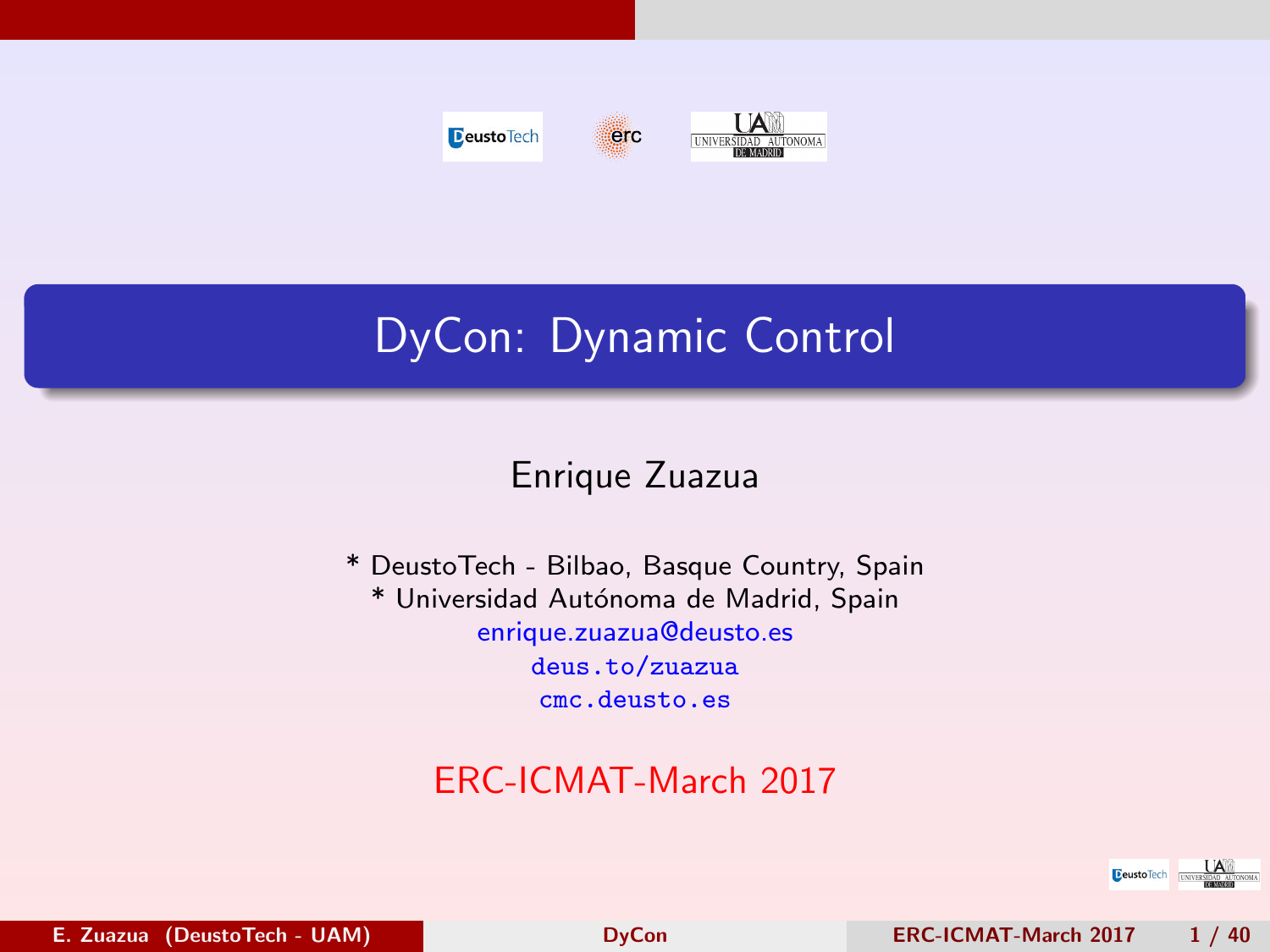#### <span id="page-1-0"></span>Table of Contents

# [The project](#page-1-0)

2 [Parameter depending control problems](#page-13-0)

- 3 [Control of collective dynamics: "guidance-repulsion" paradigm](#page-16-0) **• [Motivation](#page-17-0)** 
	- **•** [Effective computational control](#page-18-0)
	- **•** [The model](#page-19-0)
- [Long time control: Numerics and turnpike](#page-22-0) **• [Motivation](#page-23-0)** 
	- [Long time numerics](#page-25-0)

### **[Conclusions](#page-38-0)**

**Deustollech** TNIVER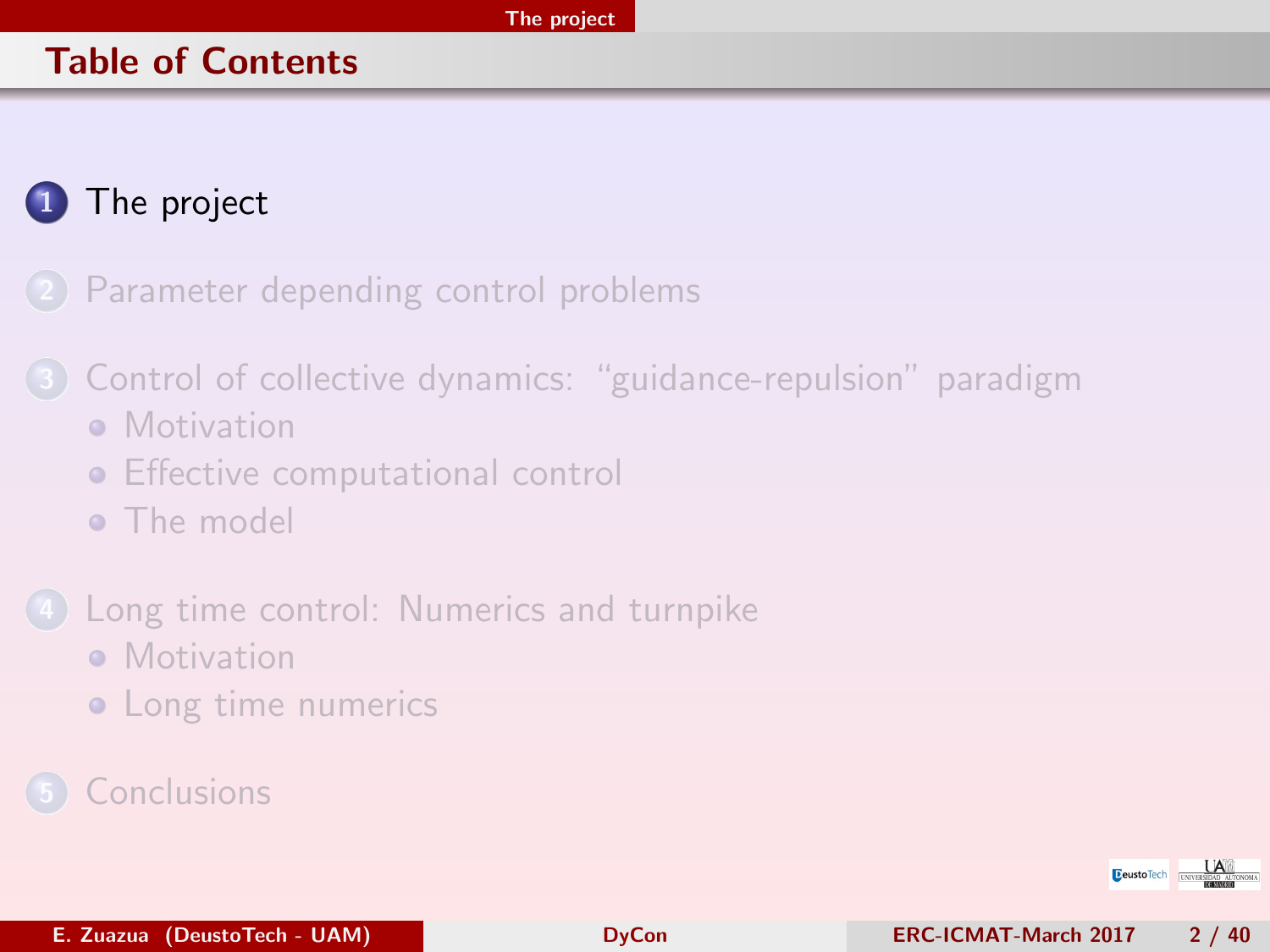### $DvCon = DYNAMICS + CONTROL$

<span id="page-2-0"></span>**Control**  $=$  Cybernetics (Norbert Wiener (1894–1964) : The science of control and communication in animals and machines.

**Dynamics**  $=$  Dynamical Systems: Mathematical model describing time evolution (continuous or discrete) of a quantity of interest (state) on a phase space.

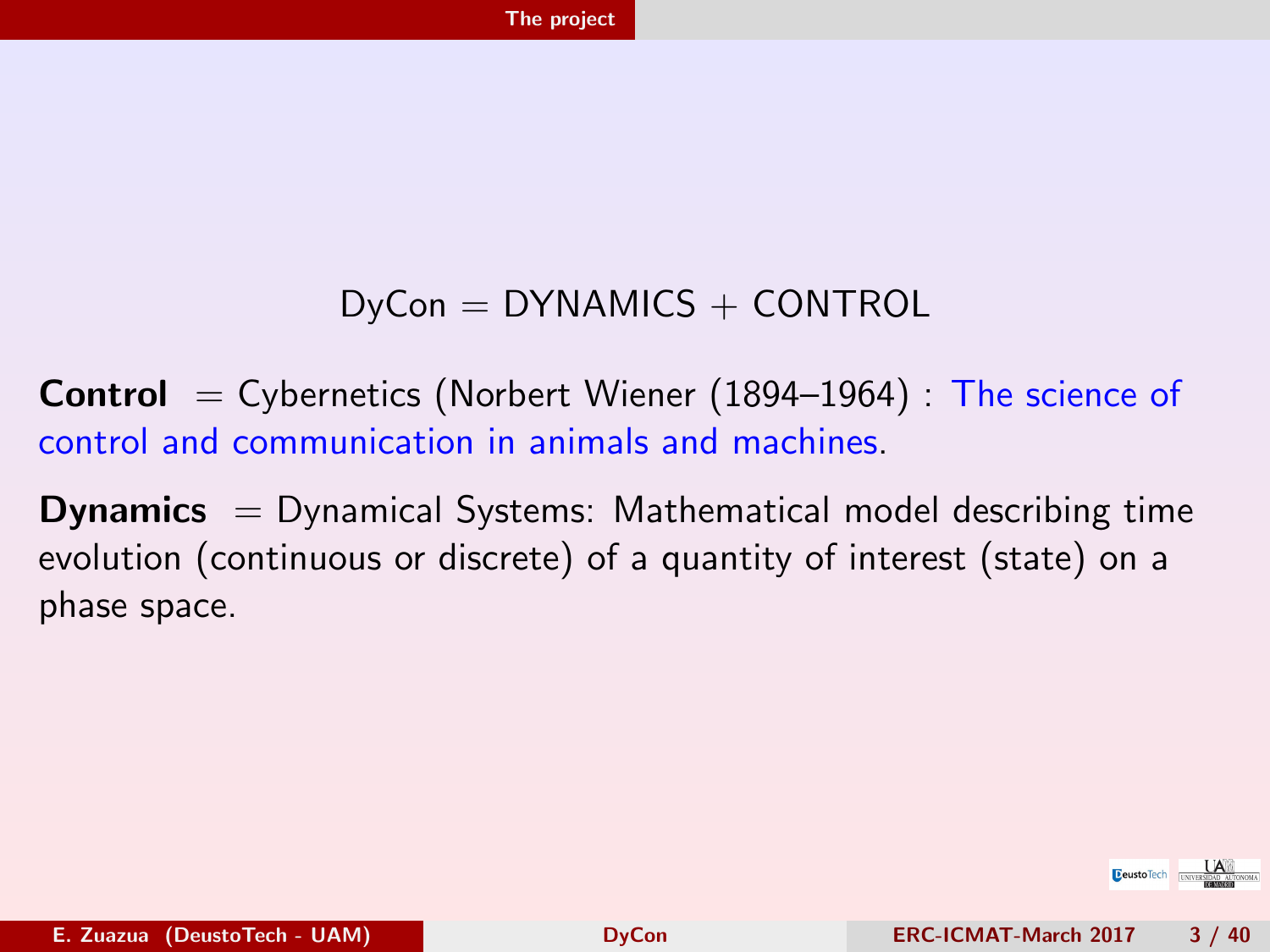#### <span id="page-3-0"></span>Institutions, October 2016-September 2021

### DeustoTech (Chair of Computational Mathematics)

Technological Center of the University of Deusto, Bilbao, Basque Country, Spain

Mainly oriented to research and technological transfer in the fields of Informatics, Computer and Data Sciences and Computational **Mathematics** 

# Universidad Autónoma de Madrid (UAM), Spain In particular through its Doctoral Program in Mathematics

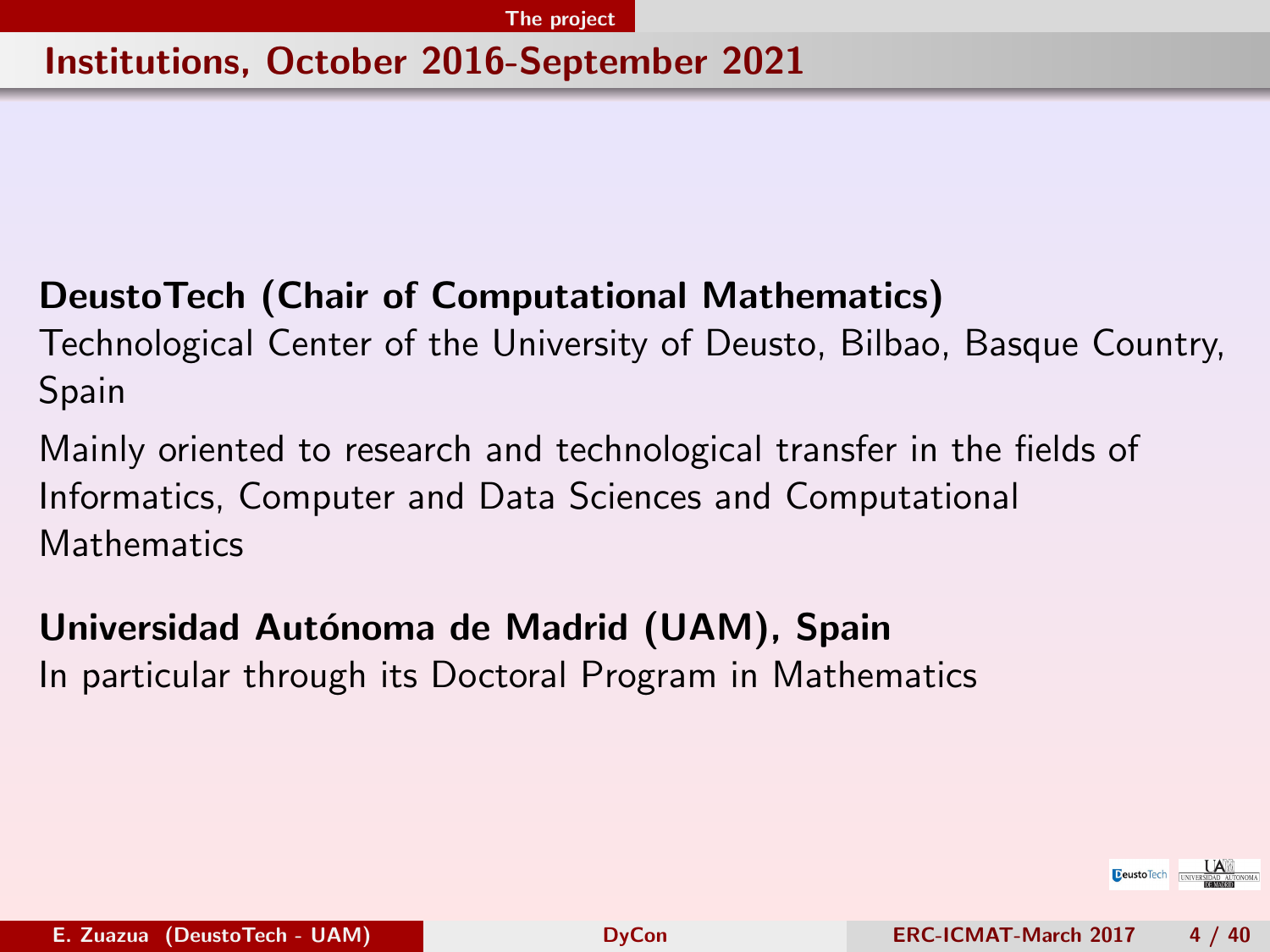#### <span id="page-4-0"></span>Scientific context and objectives

We develop an innovative research agenda, at the meeting point of Applied Mathematics and Scientific Computing with the following goals :

- To contribute with new key mathematical methods and results
- To develop the corresponding numerical methodology
- To build new computational tools and software
- **Technological transfer** to bridge the gap to **applications**:
	- **Electrical networks**
	- **A**eronautics
	- Management of natural resources
	- Material sciences
	- **Collective behaviour**
	- Economics, urban design
	- **Biomedicine**

**E**eustoTech **LANSING**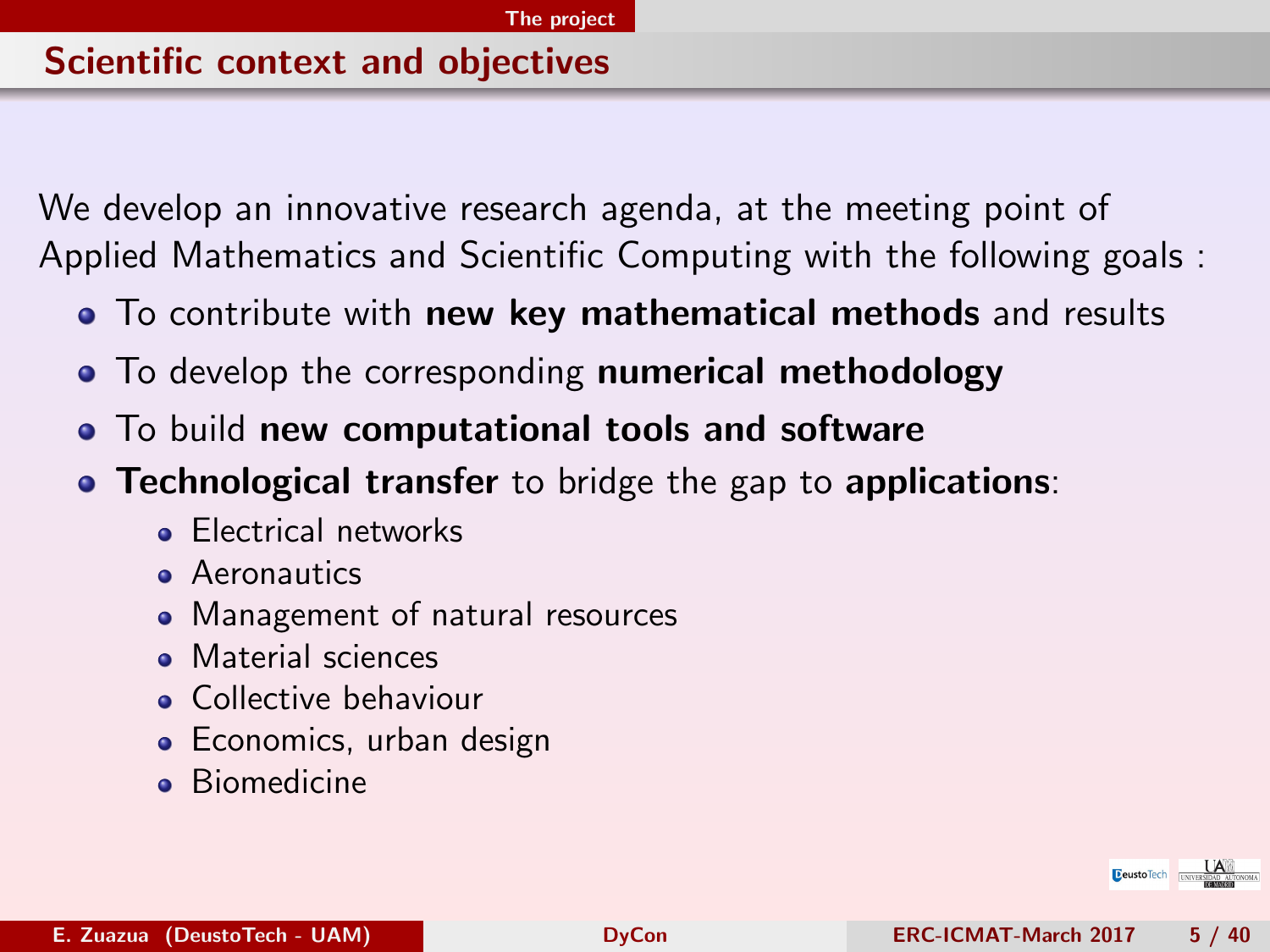- <span id="page-5-0"></span>WP1: Control of parameter dependent problems (PDC).
- WP2: Long time horizon control and the turnpike property (LTHC).
- WP3: Control under constraints (CC).
- WP4: Inverse design and control in the presence of singularities (SINV).
- WP5: Models with memory and hybrid systems (MHM).
- WP6: From finite to infinite-dimensional models (FI).
- WP7: DYCON-COMP Computational Platform (DYCON-COMP).

**E**eustoTech **TNATES**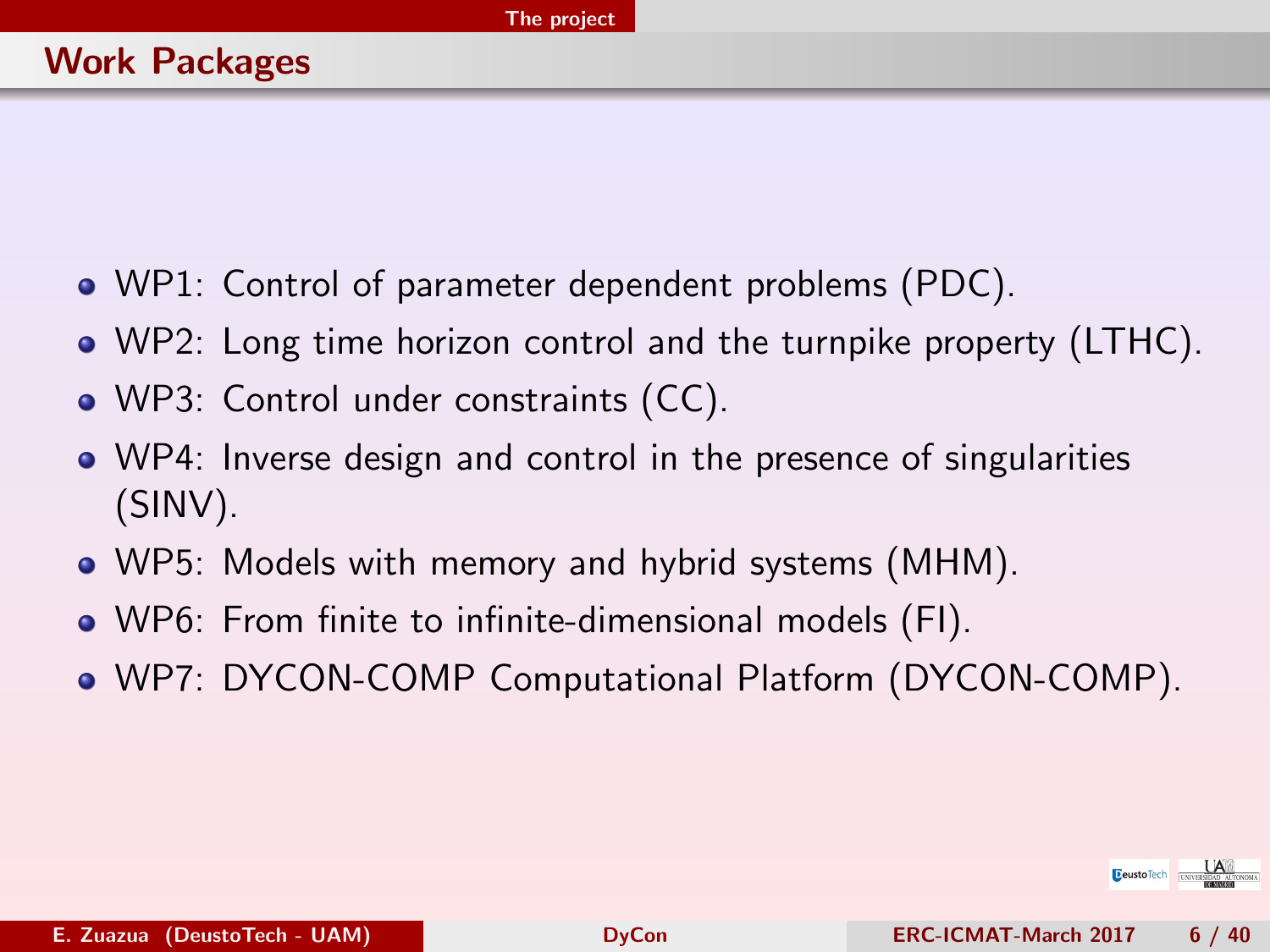#### <span id="page-6-0"></span>Control of parameter dependent problems (PDC)

- In applications, models are not completely known, since the relevant parameters (deterministic or stochastic) are subject to uncertainty.
- It is therefore essential to develop robust analytical and computational methods to deal with parameter-dependent families of systems in a stable and computationally efficient way.
- **Greedy** strategies will be developed.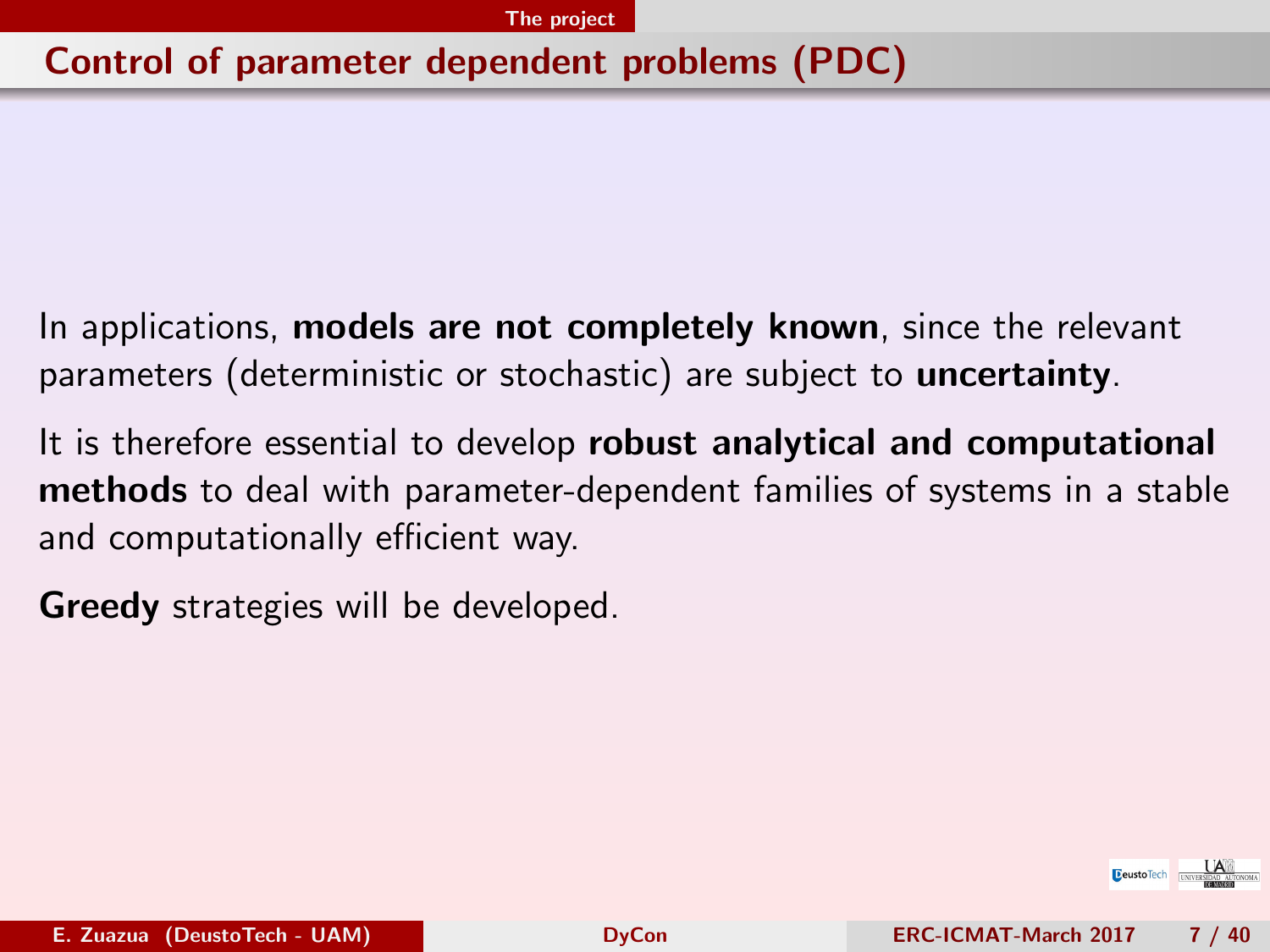<span id="page-7-0"></span>Control problems are most often considered in finite time intervals, without paying attention to how the time horizon affects the optimal strategy. However, the **effective available time horizon** is one of the critical factors: the design of medical therapies, sonic boom minimisation for supersonic aircrafts, etc.

This is linked to the classical concept of **turnpike**, due to von Neumann and Samuelson (Nobel Prize 1970) in game theory.

According to it, if the uncontrolled free dynamics tends to a steady configuration, optimal dynamic control strategies are nearly steady as well.

This leads to a significant reduction of the computational cost of optimal strategies.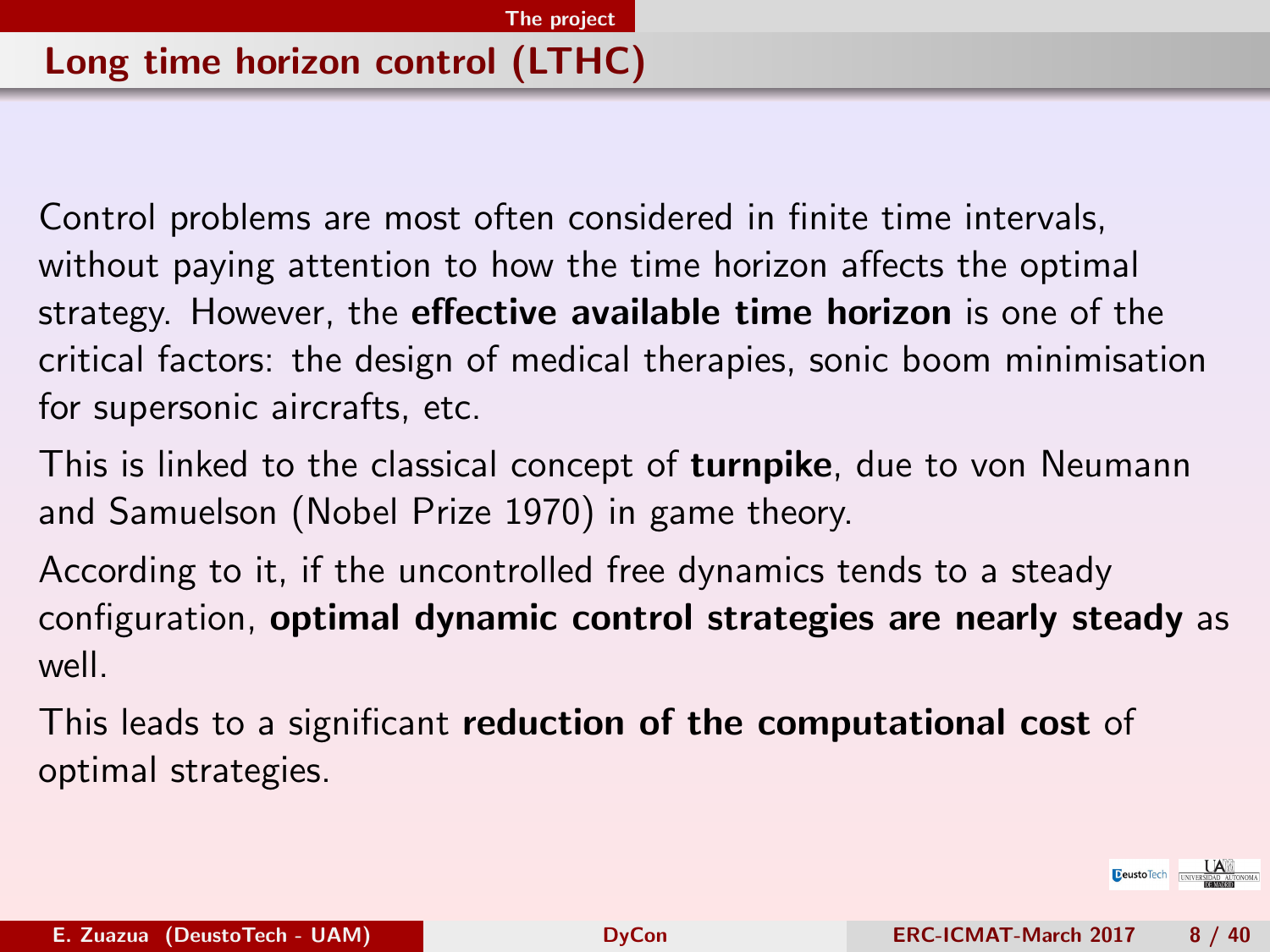<span id="page-8-0"></span>Constraints, often formulated as unilateral bounds on the controlled state, play a fundamental role in many applications, such as those related to diffusion processes (heat conduction, mathematical biology and population dynamics, etc.).

Most of the existing theory of controllability for PDEs has been developed in the absence of constraints on the states. Thus, in practice, most of the available controllability results do not ensure that controlled trajectories fulfil the physical constraints of the process under consideration.

**EeustoTech**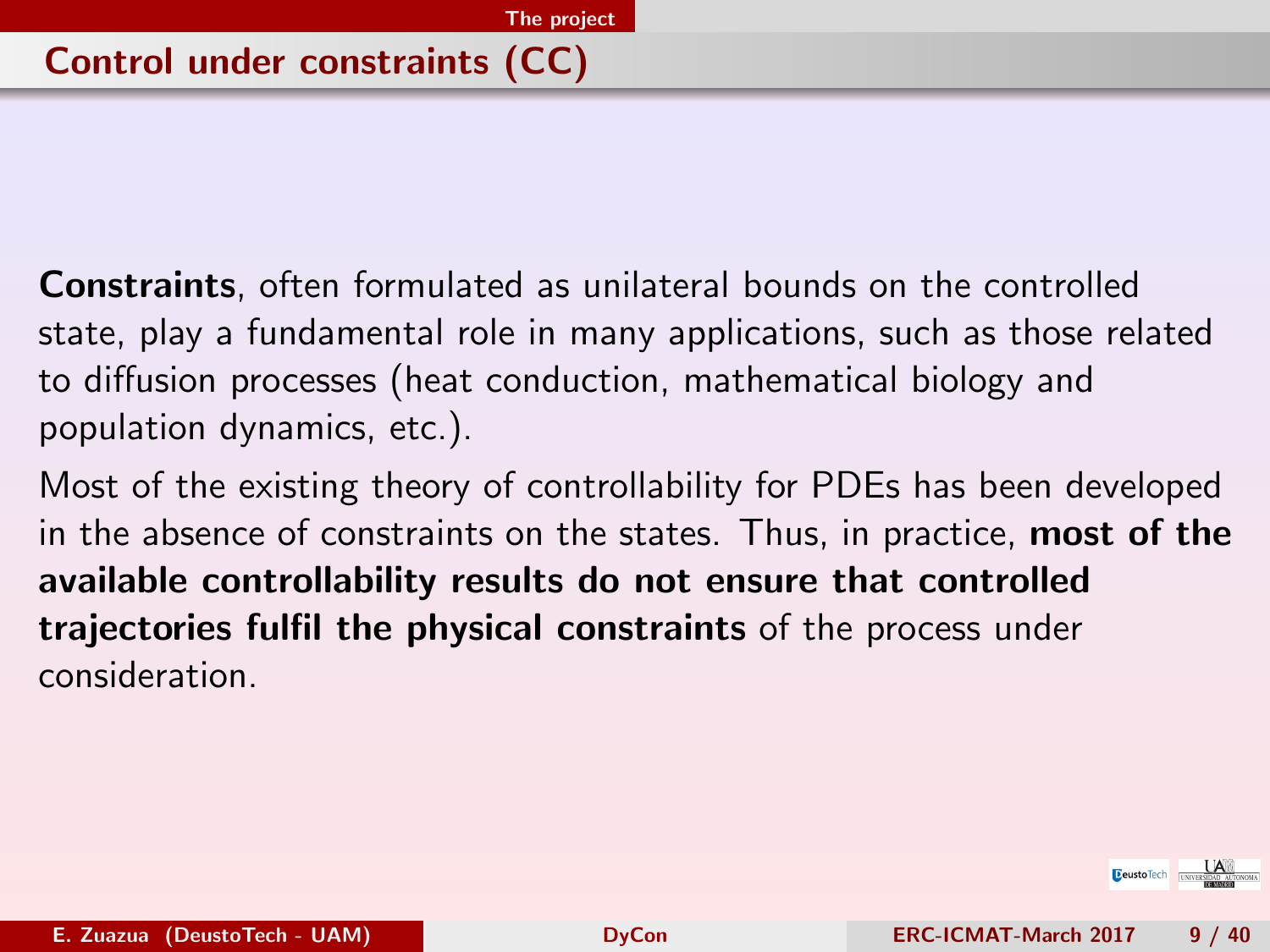#### <span id="page-9-0"></span>Inverse design and control in the presence of singularities (SINV)

Some important PDE models represent a major challenge from a control viewpoint for two (closely related) reasons:

- Solutions lack regularity properties and develop **singularities** in finite time, making linearization methods inapplicable.
- The property of **backward uniqueness** is lost and the most elementary control problem (but relevant in applications), that of inverse design (initial source identification), is severely ill-posed.

General theoretical and computational methods to tackle these issues do not exist.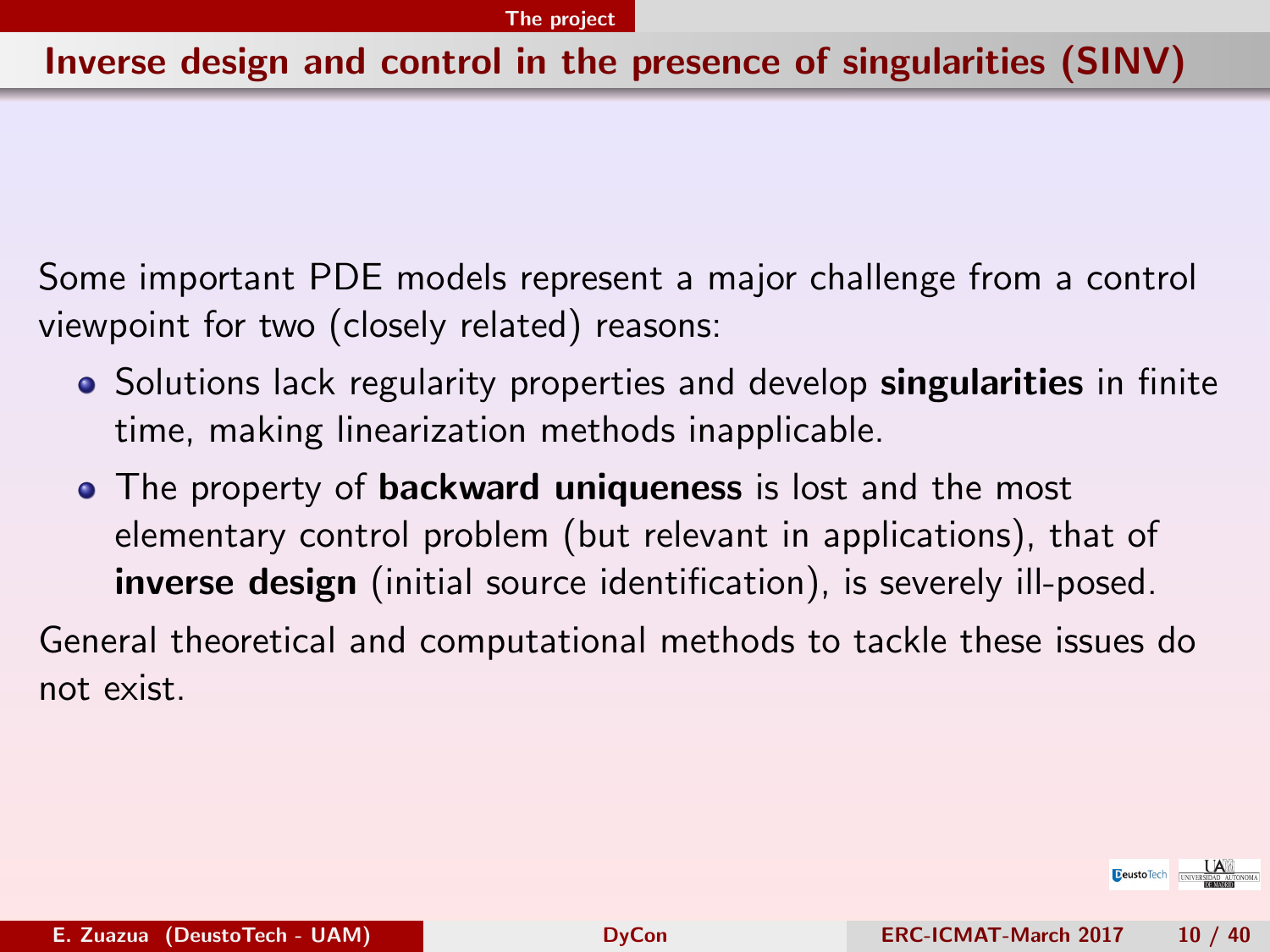#### <span id="page-10-0"></span>Models with memory and hybrid systems (MHM)

Relevant models may involve memory effects. Then, controls are required to anticipate the future effect of past memory accumulated along the controlled trajectory.

The effect of memory can be, in some cases, handled by augmenting the dynamical system under consideration, viewing the memory terms as further state variables.

This leads to a new class of systems of **hybrid** nature, involving, for instance, Partial and Ordinary Differential Equations (PDE  $+$  ODE).

This new viewpoint allows to understand the limitations of standard control strategies and to develop new ones to handle memory effects.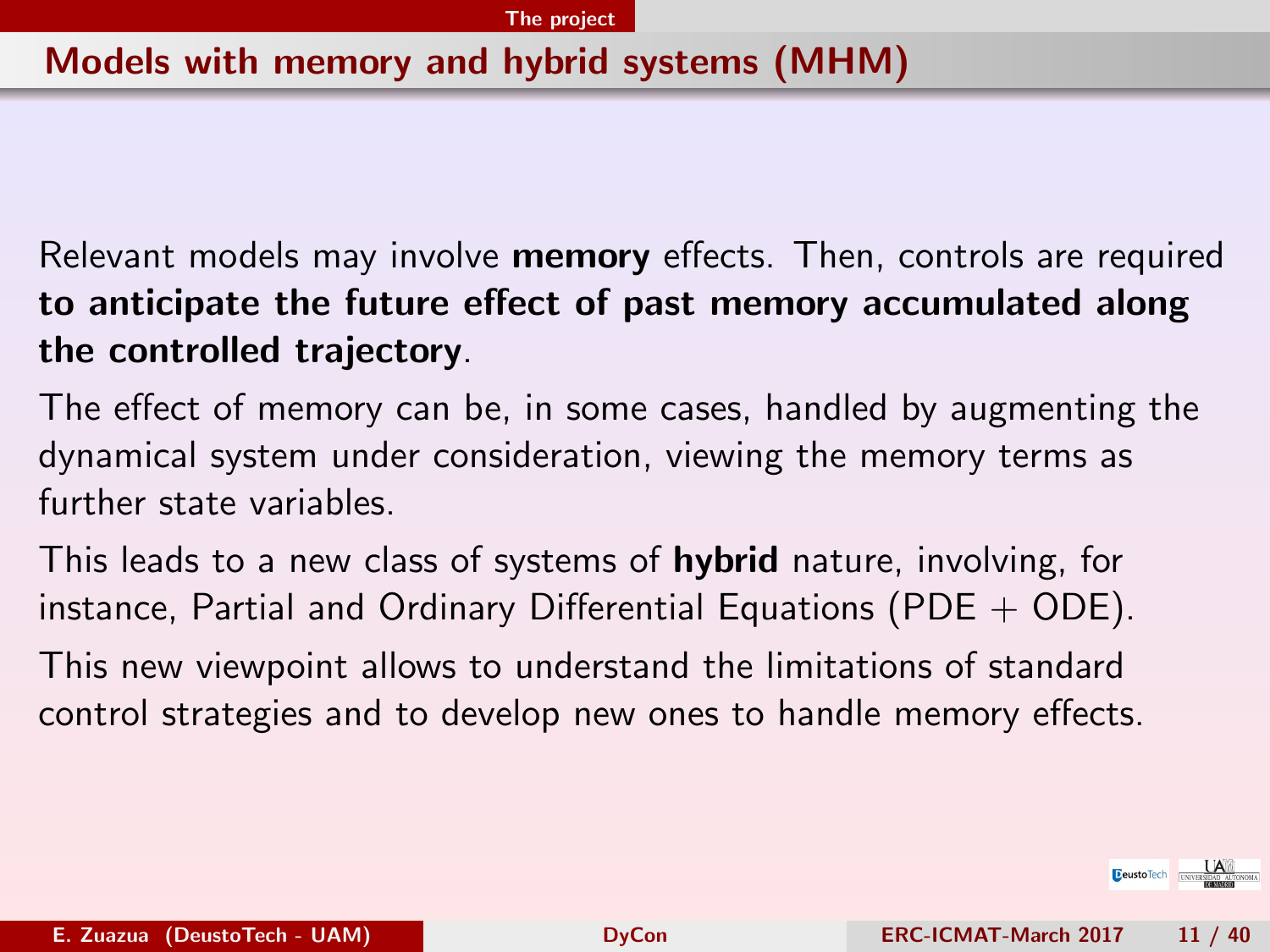#### <span id="page-11-0"></span>From finite to infinite-dimensional models (FI)

The interplay between finite and infinite-dimensional dynamics in control arises in different ways in applications such as collective dynamics and pedestrian flow or material sciences.

Control techniques are very sensitive to the dimension of the system and need to be carefully tuned to ensure stability as the dimension grows to reach continuous infinite-dimensional mean-field models.

Effective models are often described by continuous PDEs involving non-local (in space) terms, modelling interactions between agents.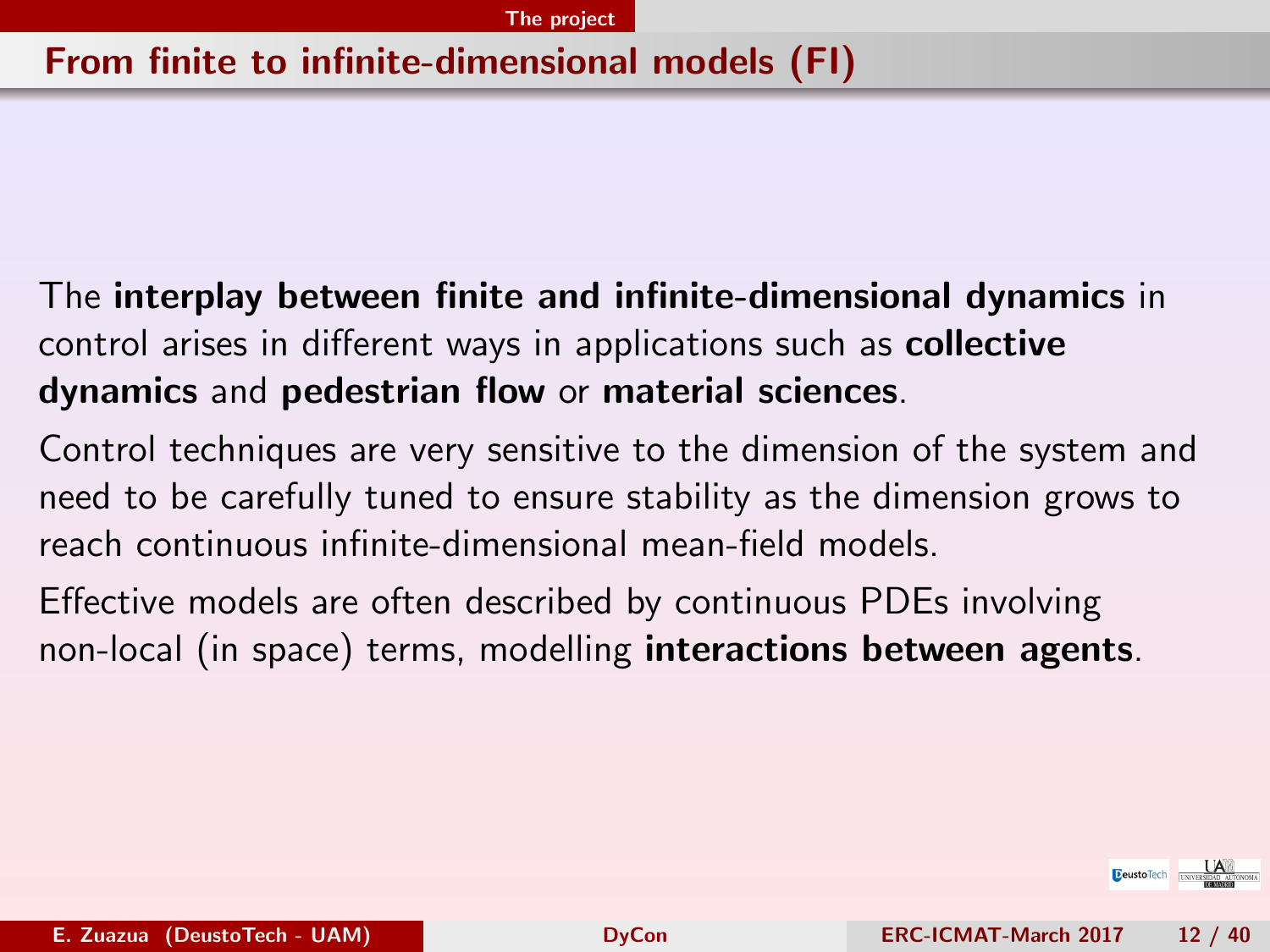# <span id="page-12-0"></span>DYCON-COMP Computational Platform (DYCON-COMP)

The research conducted in the previous WPs will lead to the development of algorithms of minimal computational cost that will be integrated in the DYCON Computational Platform DYCON-COMP that will be made freely available on the DYCON web.

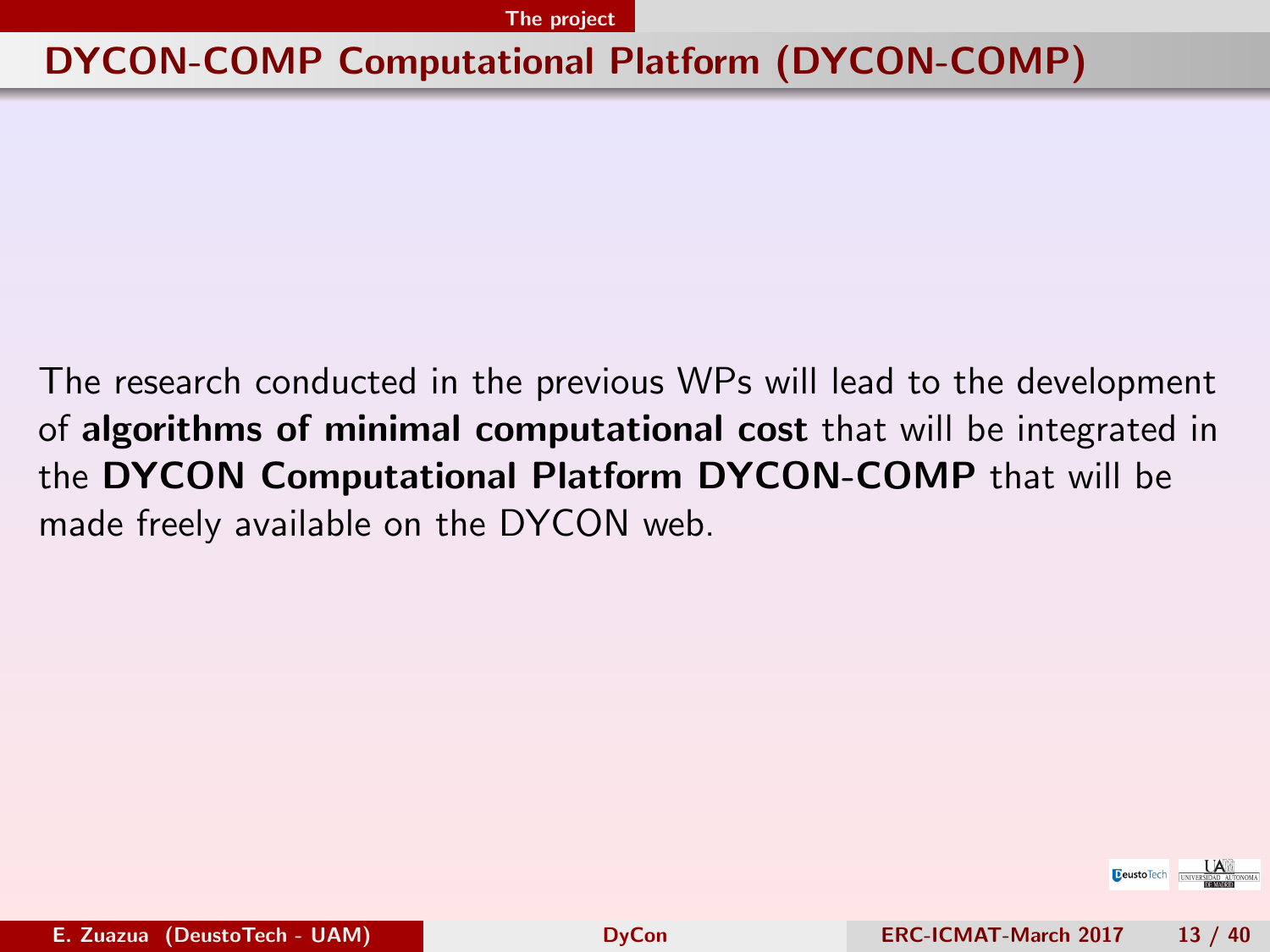#### <span id="page-13-0"></span>Table of Contents

# [The project](#page-1-0)

# 2 [Parameter depending control problems](#page-13-0)

- 3 [Control of collective dynamics: "guidance-repulsion" paradigm](#page-16-0) **• [Motivation](#page-17-0)** 
	- **•** [Effective computational control](#page-18-0)
	- **[The model](#page-19-0)**
- [Long time control: Numerics and turnpike](#page-22-0)
	- **[Motivation](#page-23-0)**
	- [Long time numerics](#page-25-0)

# **[Conclusions](#page-38-0)**

**DeustoTech INVER**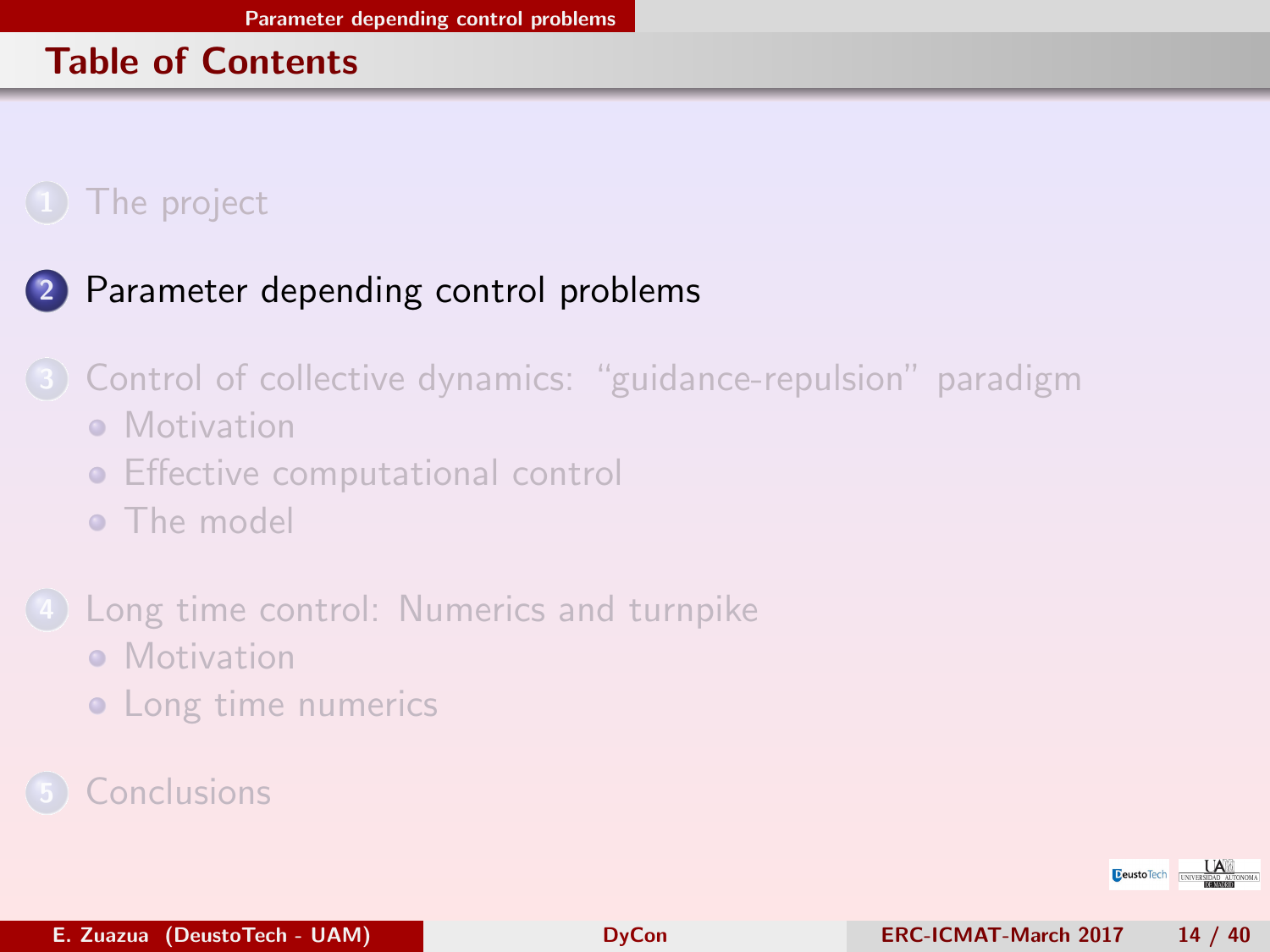#### <span id="page-14-0"></span>Averaged control

Consider the transport equation with unknown velocity v,

$$
f_t + v f_x = 0,
$$

and take averages with respect to  $v$ . Then

$$
g(x,t)=\int f(x,t;v)\rho(v)dv
$$

and, for the Gaussian density  $\rho$ :

$$
\rho(v) = (4\pi)^{-1/2} \exp(-v^2/4)
$$

the averaged dynamics becones

$$
g(x, t) = h(x, t^2);
$$
  $h_t - h_{xx} = 0.$ 

Dramatic change of type in the PDE under consideration.

One can then employ parabolic techniques to control averages.  $12$ 

<sup>1</sup>E. Z., Automatica, 2014.

<sup>2</sup>Q. Lü, E. Z., J. Math. Pures Appl. 105 (2016) 367-414.

E. Zuazua (DeustoTech - UAM) [DyCon](#page-0-0) ERC-ICMAT-March 2017 15 / 40

**E**eustoTech **IM**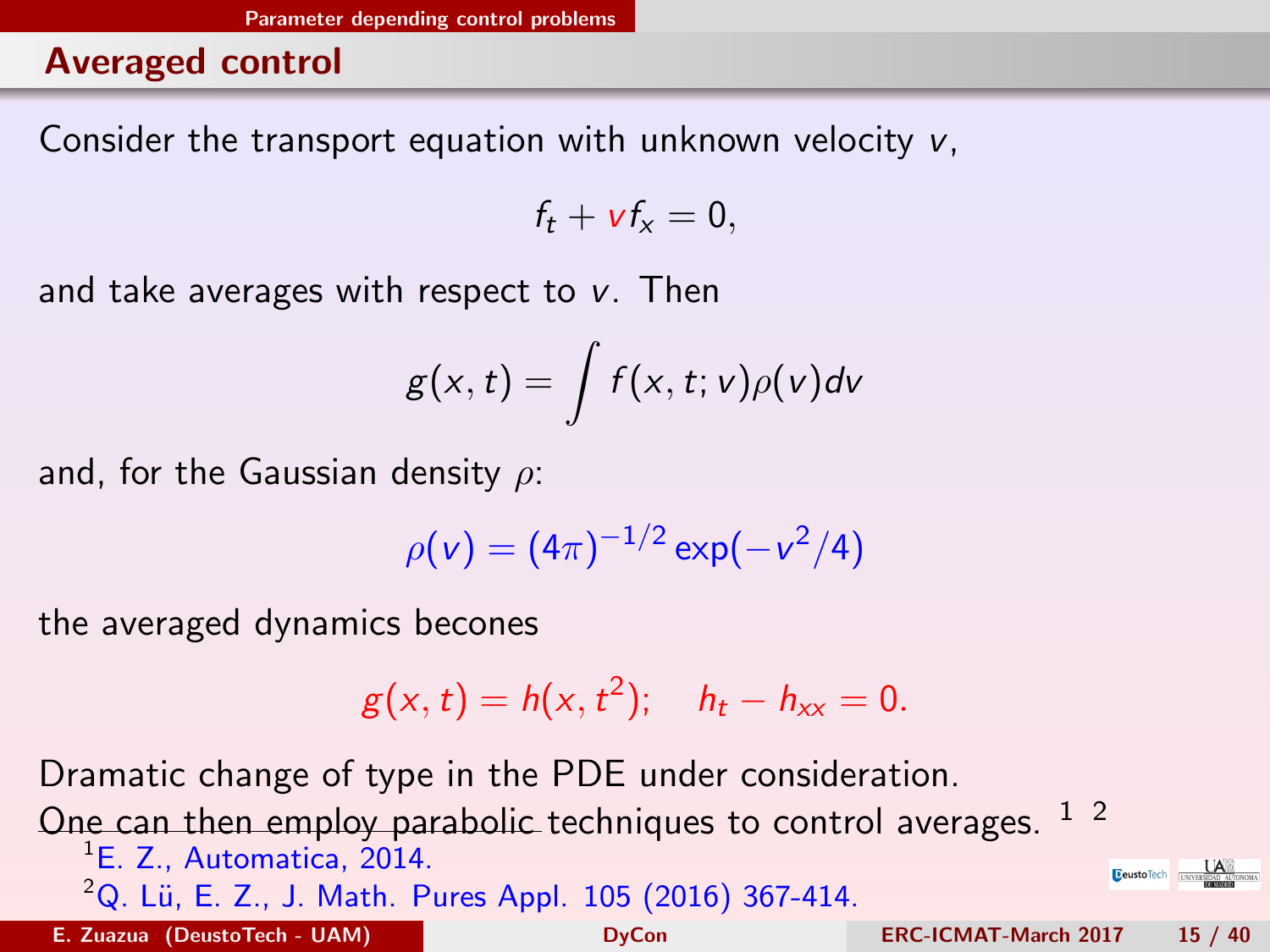#### <span id="page-15-0"></span>Greedy algorithms

But averaged control gives very little information on how efficiently each specific realisation of the system is actually controlled.

Greedy algorithms have been developed in

M. Lazar & E. Z., Greedy controllability of finite dimensional linear systems, Automatica, 74 (2016) 327-340.

ensuring that the most relevant snapshots of the parameters are found to approximate optimally the manifolds (parameter-dependent one) of controls in an optimal way in the sense of Kolmogorov width.

The subject is still mainly to be developed. So far the greedy choice depends on the initial data to be controlled

<sup>3</sup>

<sup>&</sup>lt;sup>3</sup>M. Choulli E. Z., Lipschitz dependence of the coefficients on the resolvent and greedy approximation for scalar elliptic problems, C. R. Acad. Sci. Paris, Ser I 354  $\mathbf{A}$ (2016) 1174-1187.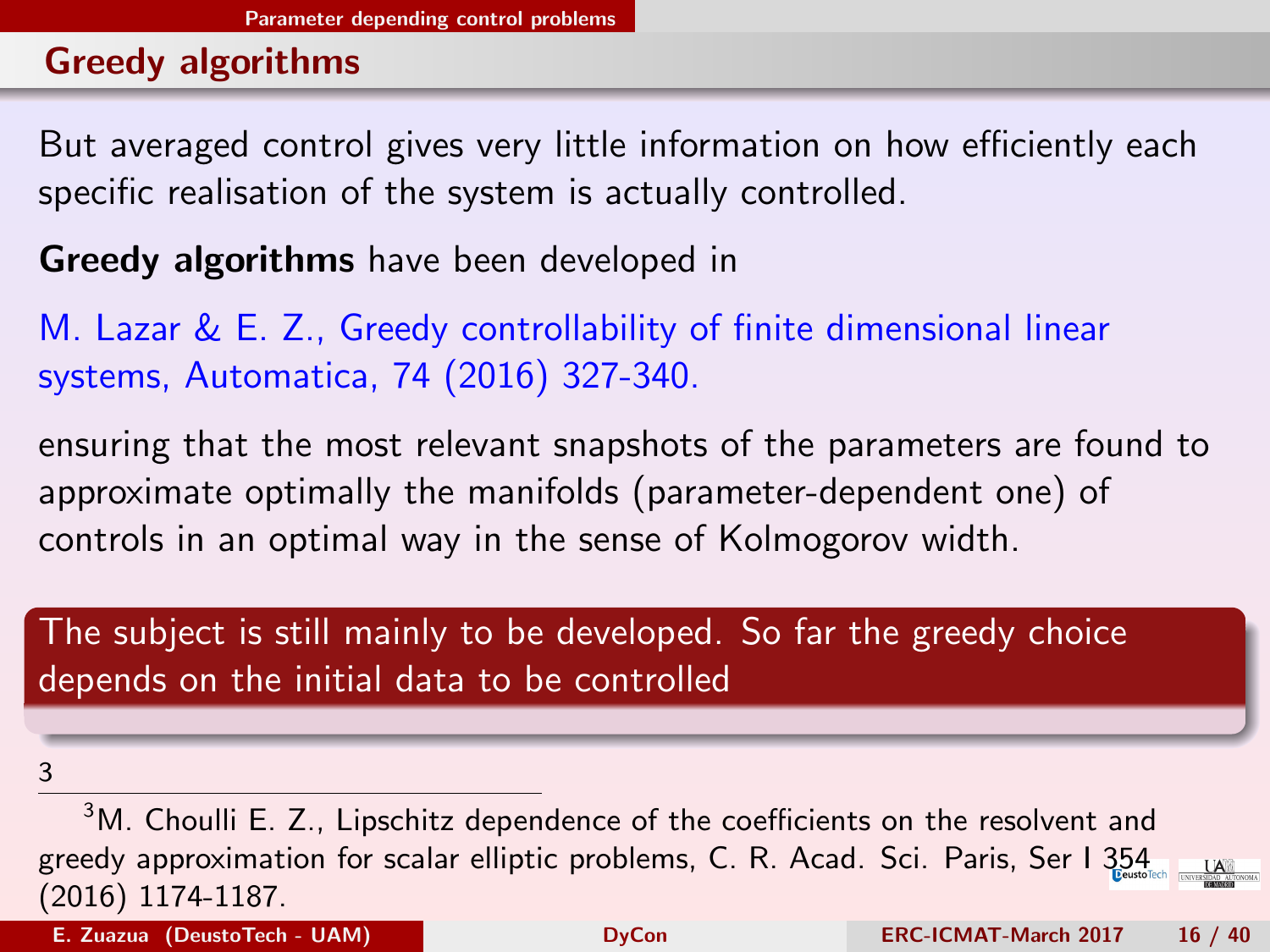#### <span id="page-16-0"></span>Table of Contents

[The project](#page-1-0)

2 [Parameter depending control problems](#page-13-0)

3 [Control of collective dynamics: "guidance-repulsion" paradigm](#page-16-0) **•** [Motivation](#page-17-0)

**•** [Effective computational control](#page-18-0)

**•** [The model](#page-19-0)

[Long time control: Numerics and turnpike](#page-22-0)

- **[Motivation](#page-23-0)**
- [Long time numerics](#page-25-0)

**[Conclusions](#page-38-0)** 

**Deustollech** TNIVER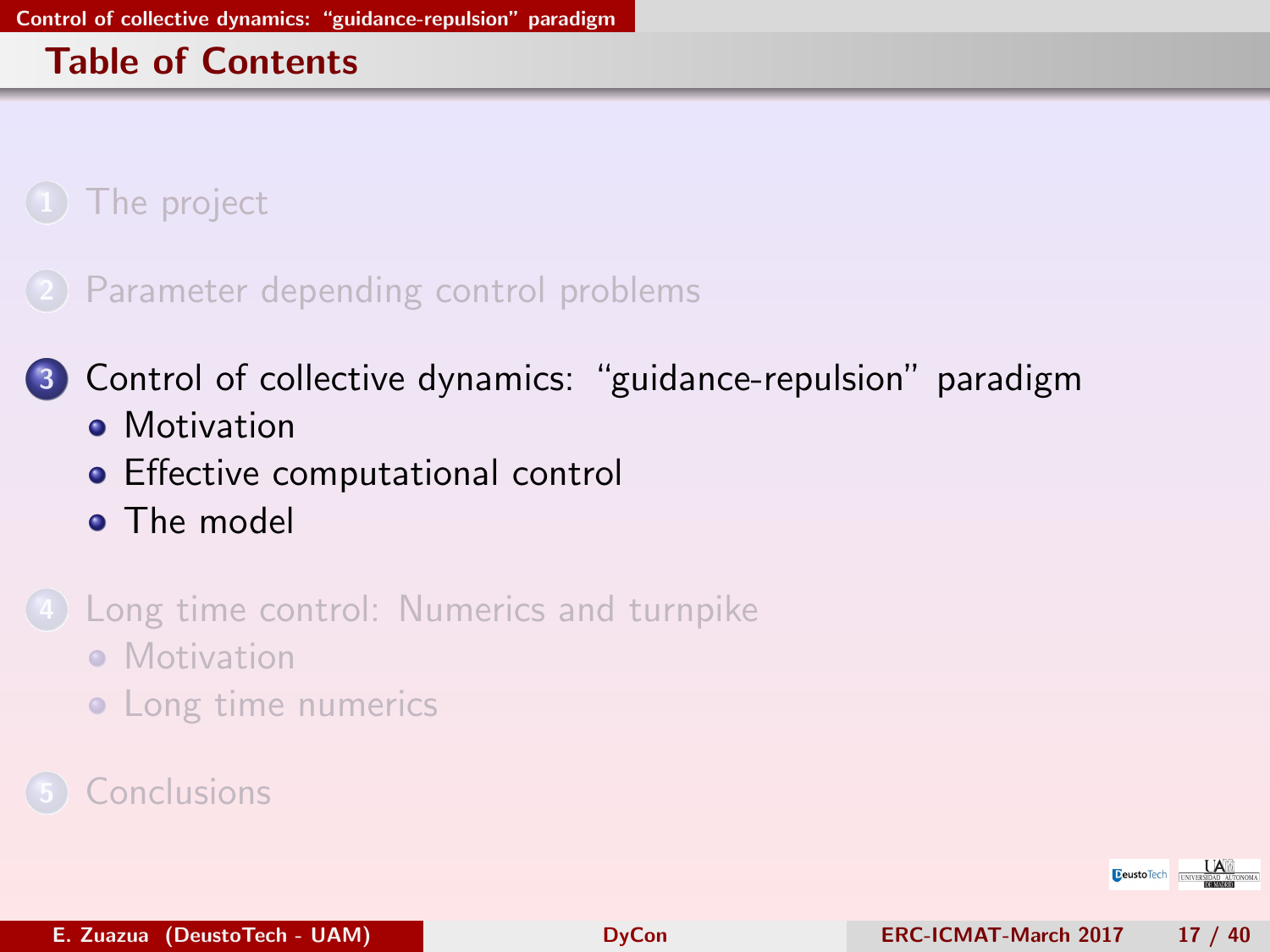# <span id="page-17-0"></span>A real life experiment/performance

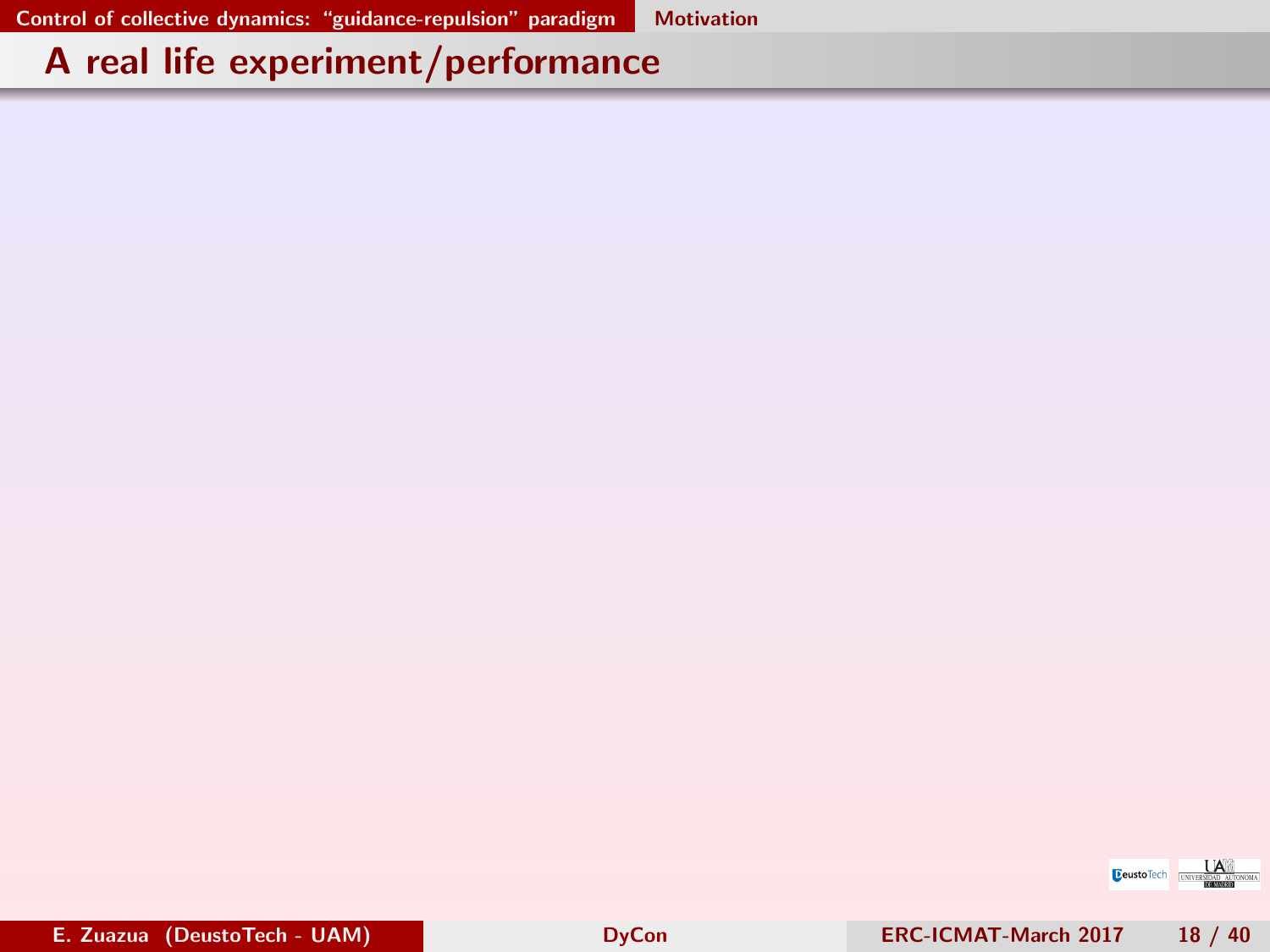<span id="page-18-0"></span>Feedback control of a shep-flock by the action of a dog, guided by the shepherd

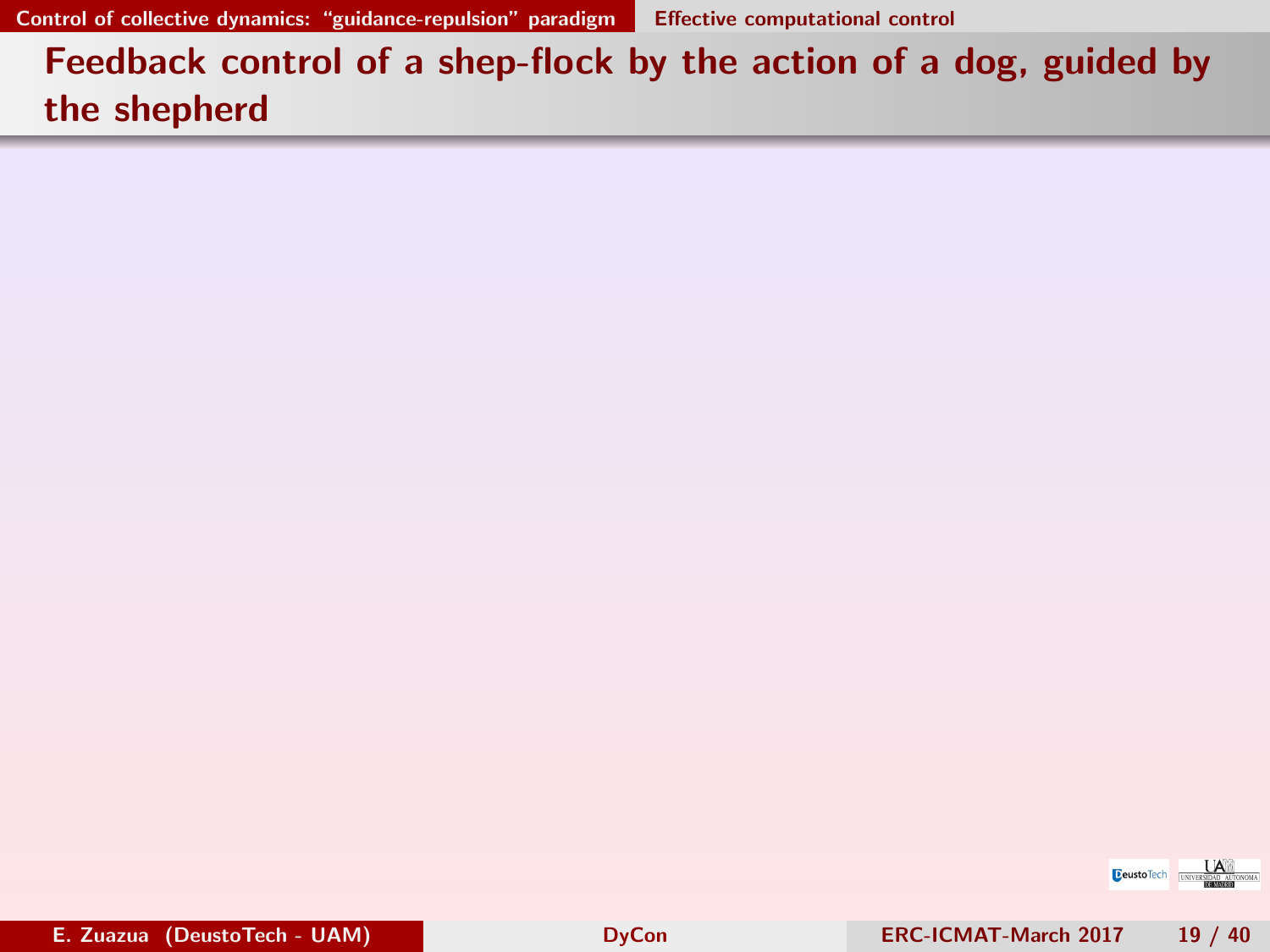<span id="page-19-0"></span>We develop and control a **guidance by repulsion** model based on the two-agents framework: *the driver*, which tries to drive the *evader*. <sup>4</sup>

- **1** The driver thus follows the evader but cannot be arbitrarily close to it (because of chemical reactions, animal conflict, etc).
- **2** The evader moves away from the driver but doesn't try to escape beyond a not so large distance.
- **3** The driver is of course faster than the evader.
- **4** At a critical short distance, the driver can display a **circumvention maneuver** around the evader that forces the evader to change the direction of its motion.
- **3** Thus, by adjusting the onset and offset of the circumvention maneuver, the evader can be driven towards a desired target or along a given trajectory.

<sup>&</sup>lt;sup>4</sup>R. Escobedo, A. Ibanez and E.Zuazua, Optimal strategies for driving a mobile agent in a "guidance by repulsion" model, Communications in Nonlinear Science and  $\frac{1}{\text{cosine}}$ Numerical Simulation, 39 (2016), 58-72.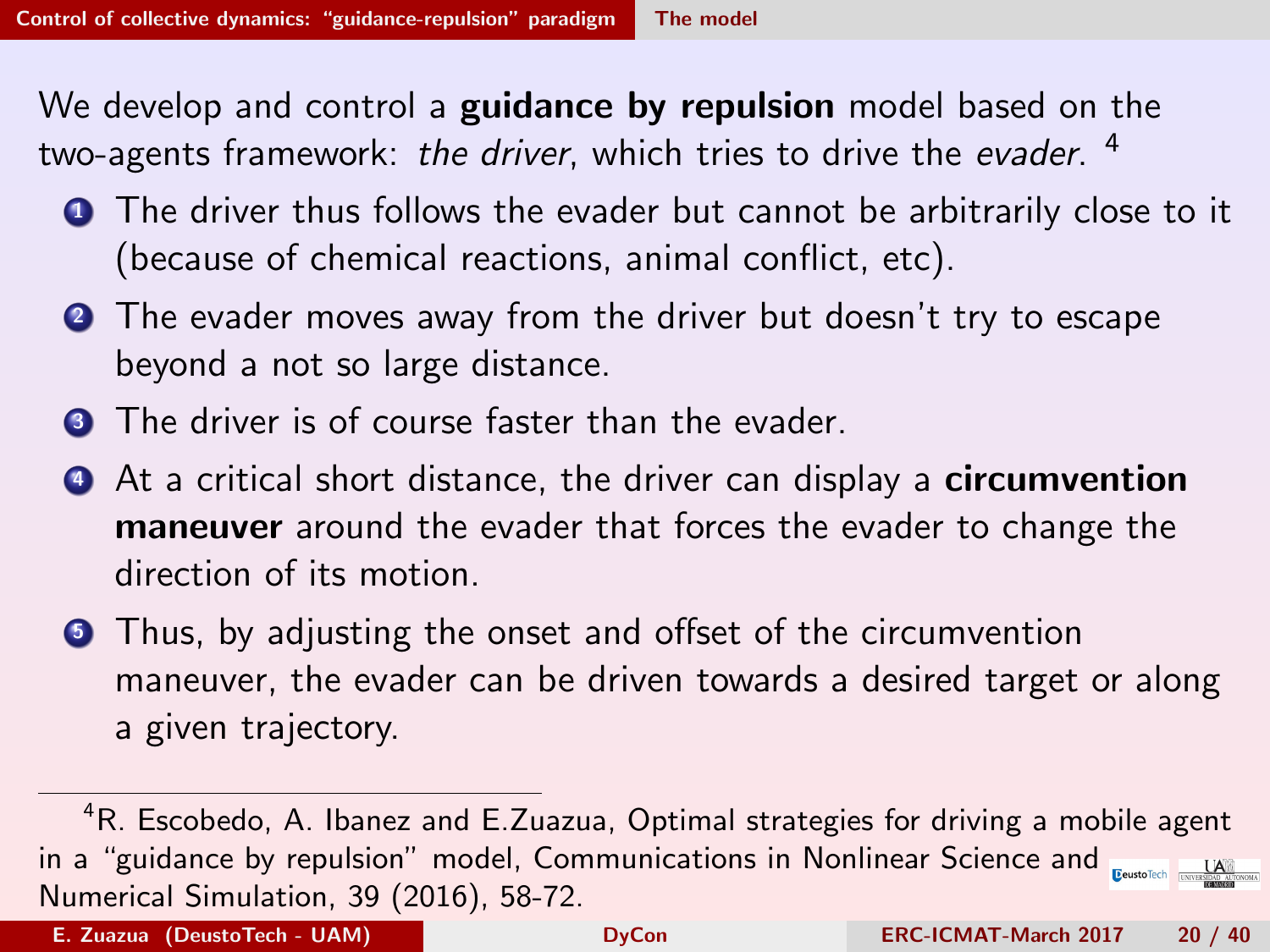# <span id="page-20-0"></span>One shep + one dog

$$
\dot{\vec{u}}_d(t) = \vec{v}_d(t),
$$
\n
$$
\dot{\vec{u}}_e(t) = \vec{v}_e(t),
$$
\n
$$
m_d \dot{\vec{v}}_d(t) = -A \left( 1 - \frac{\delta_c^2}{\left| \vec{u}_d(t) - \vec{u}_e(t) \right|^2} \right) \frac{\vec{u}_d(t) - \vec{u}_e(t)}{\left| \vec{u}_d(t) - \vec{u}_e(t) \right|^2}
$$
\n
$$
-\kappa(t) \frac{\left( \vec{u}_d - \vec{u}_e \right)^{\perp}}{\left| \vec{u}_e(t) - \vec{u}_d(t) \right|} - \nu_d \vec{v}_d(t),
$$
\n
$$
m_e \dot{\vec{v}}_e(t) = B \frac{\vec{u}_e(t) - \vec{u}_d(t)}{\left| \vec{u}_e(t) - \vec{u}_d(t) \right|^2} - \nu_e \vec{v}_e(t),
$$
\n
$$
\vec{u}_d(t_0) = \vec{u}_d^0, \quad \vec{u}_e(t_0) = \vec{u}_e^0, \quad \vec{v}_d(t_0) = 0 \text{ and } \vec{v}_e(t_0) = 0.
$$

E. Zuazua (DeustoTech - UAM) [DyCon](#page-0-0) ERC-ICMAT-March 2017 21 / 40

**E**eustoTech **LAW**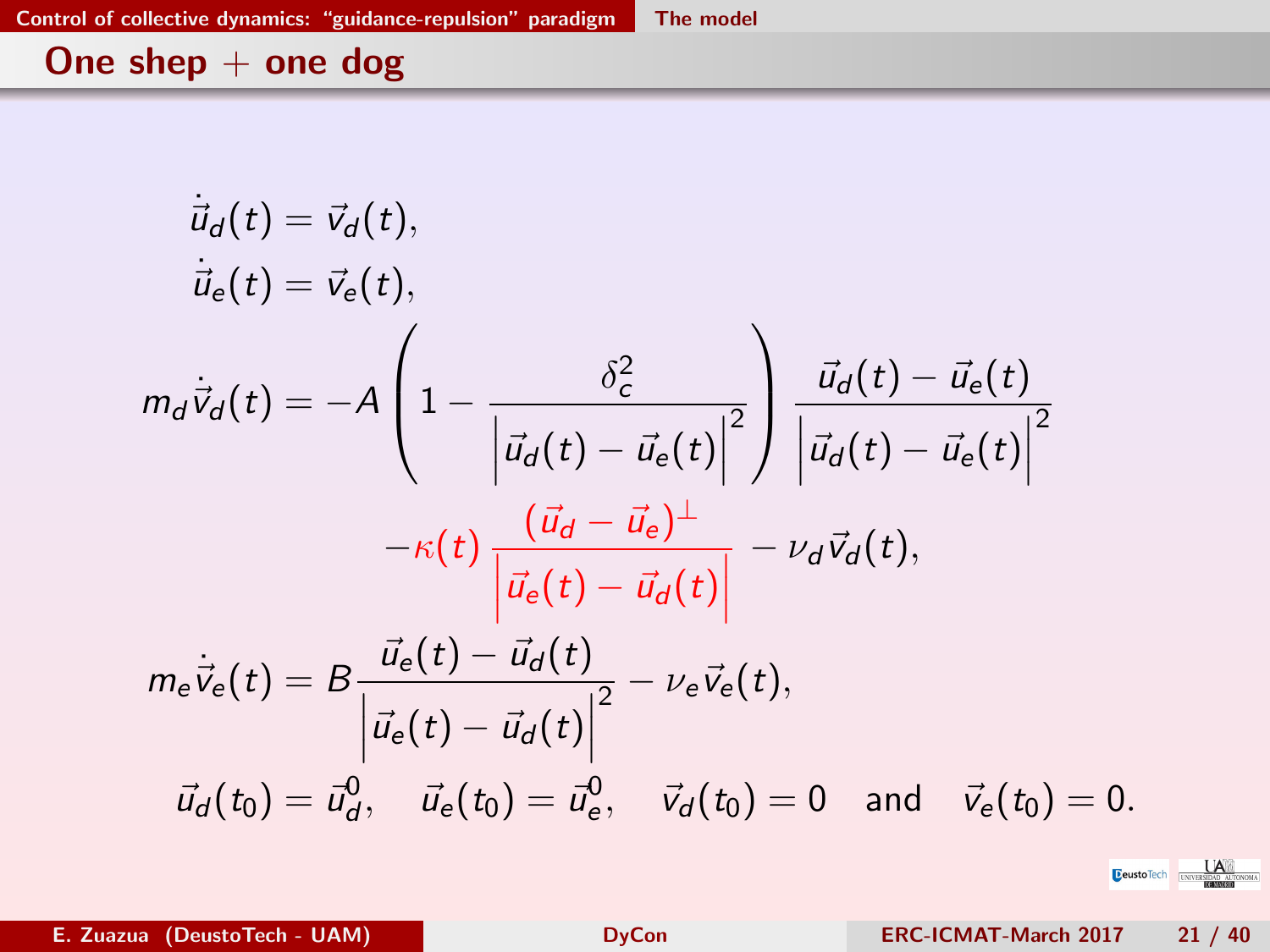<span id="page-21-0"></span>A second scenario:  $k(t)$  is chosen by the shepherd in a feedback manner, in view of the alignment of the flock-dog-flock

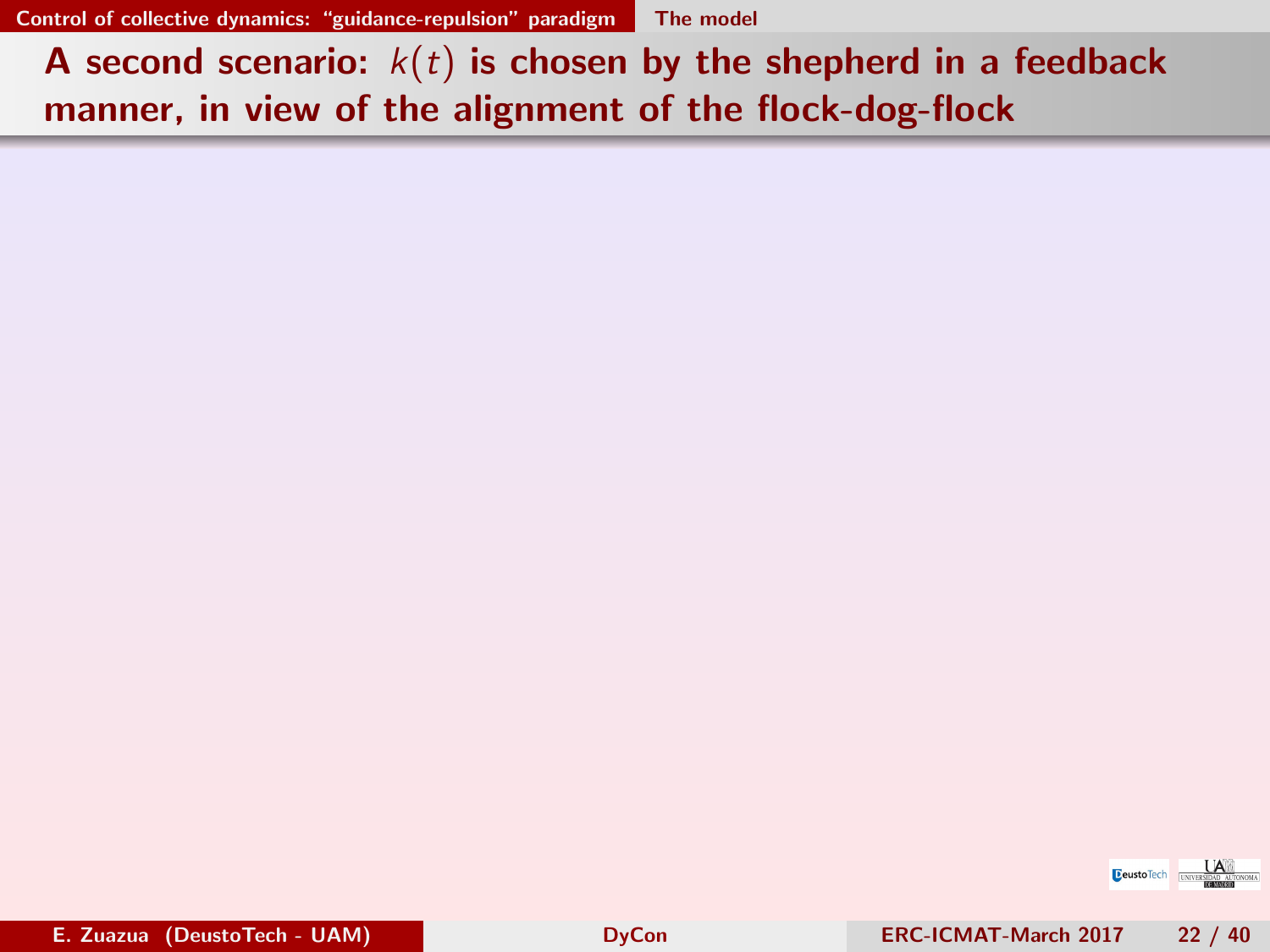#### <span id="page-22-0"></span>Table of Contents

[The project](#page-1-0)

[Parameter depending control problems](#page-13-0)

- 3 [Control of collective dynamics: "guidance-repulsion" paradigm](#page-16-0) **• [Motivation](#page-17-0)** 
	- **•** [Effective computational control](#page-18-0)
	- **[The model](#page-19-0)**
- 4 [Long time control: Numerics and turnpike](#page-22-0)
	- **•** [Motivation](#page-23-0)
	- [Long time numerics](#page-25-0)

#### **[Conclusions](#page-38-0)**

**DeustoTech INVER**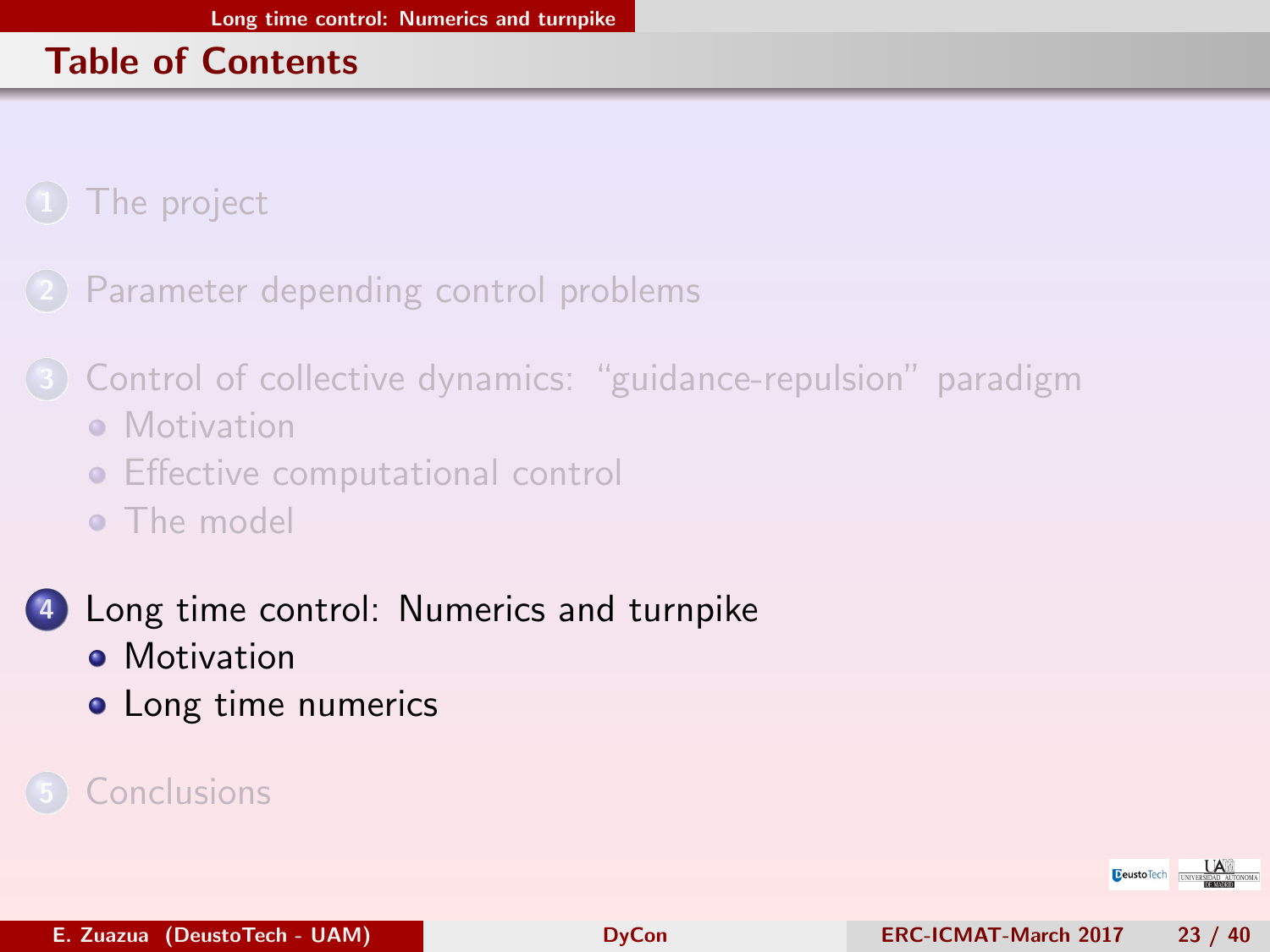#### <span id="page-23-0"></span>Sonic boom

- Goal: the development of supersonic aircrafts, sufficiently quiet to be allowed to fly supersonically over land.
- The pressure signature created by the aircraft must be such that, when reaching ground, (a) it can barely be perceived by humans, and (b) it results in admissible disturbances to man-made structures.



Juan J. Alonso and Michael R. Colonno, Multidisciplinary Optimization with Applications to Sonic-Boom Minimization, Annu. Rev. Fluid Mech. 2012, 44:505 – 526.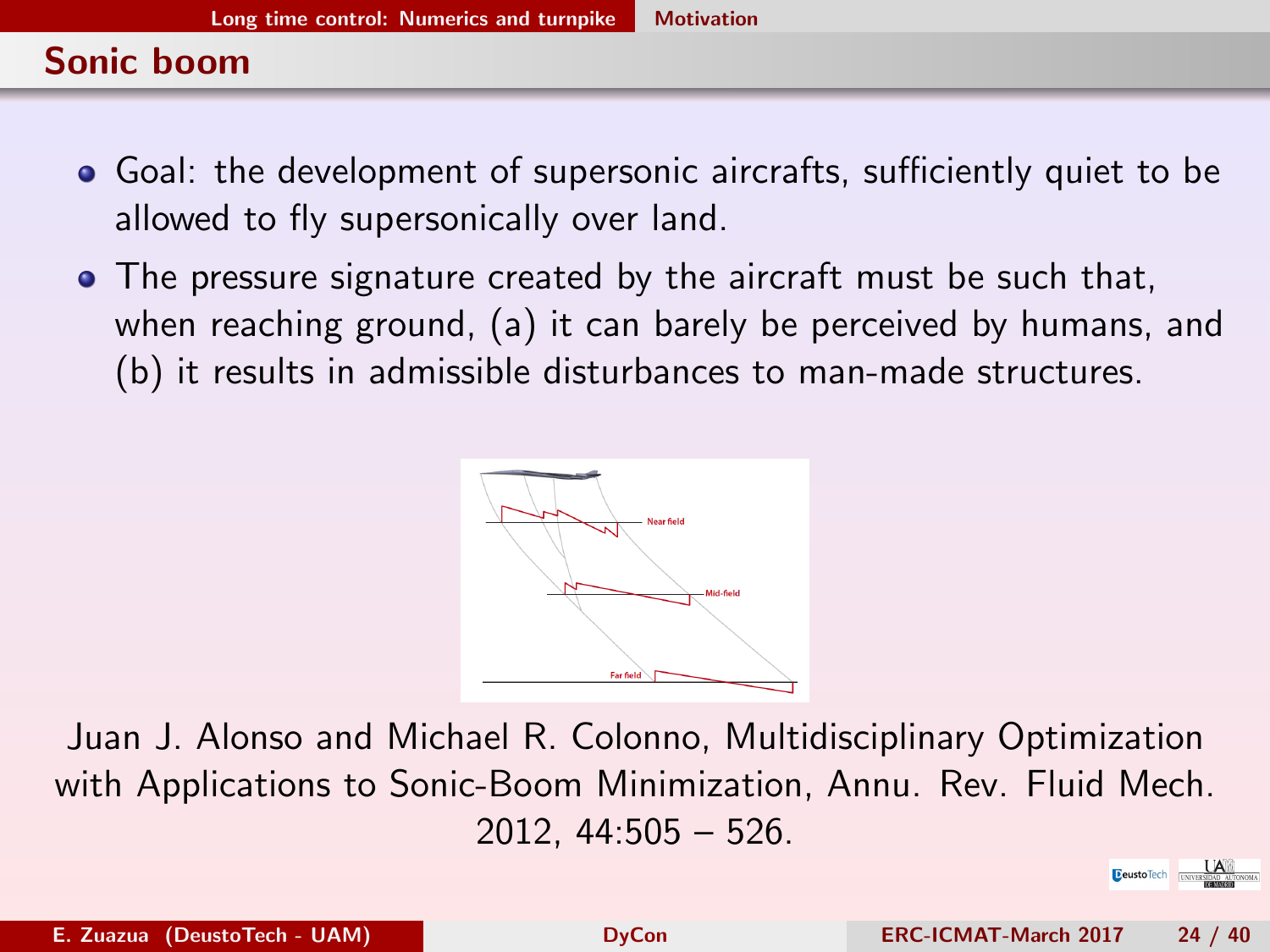<span id="page-24-0"></span>Many other examples in biomedicine, social sciences, economics, lead to natural questions of control in long time.

Sustainable growth is a long-term challenge.

And two key issues arise:

- Develop specific tools for long time control horizons.
- Build numerical schemes capable of reproducing accurately the control dynamics in long time intervals.

**Deusto Tech TNATISTICS**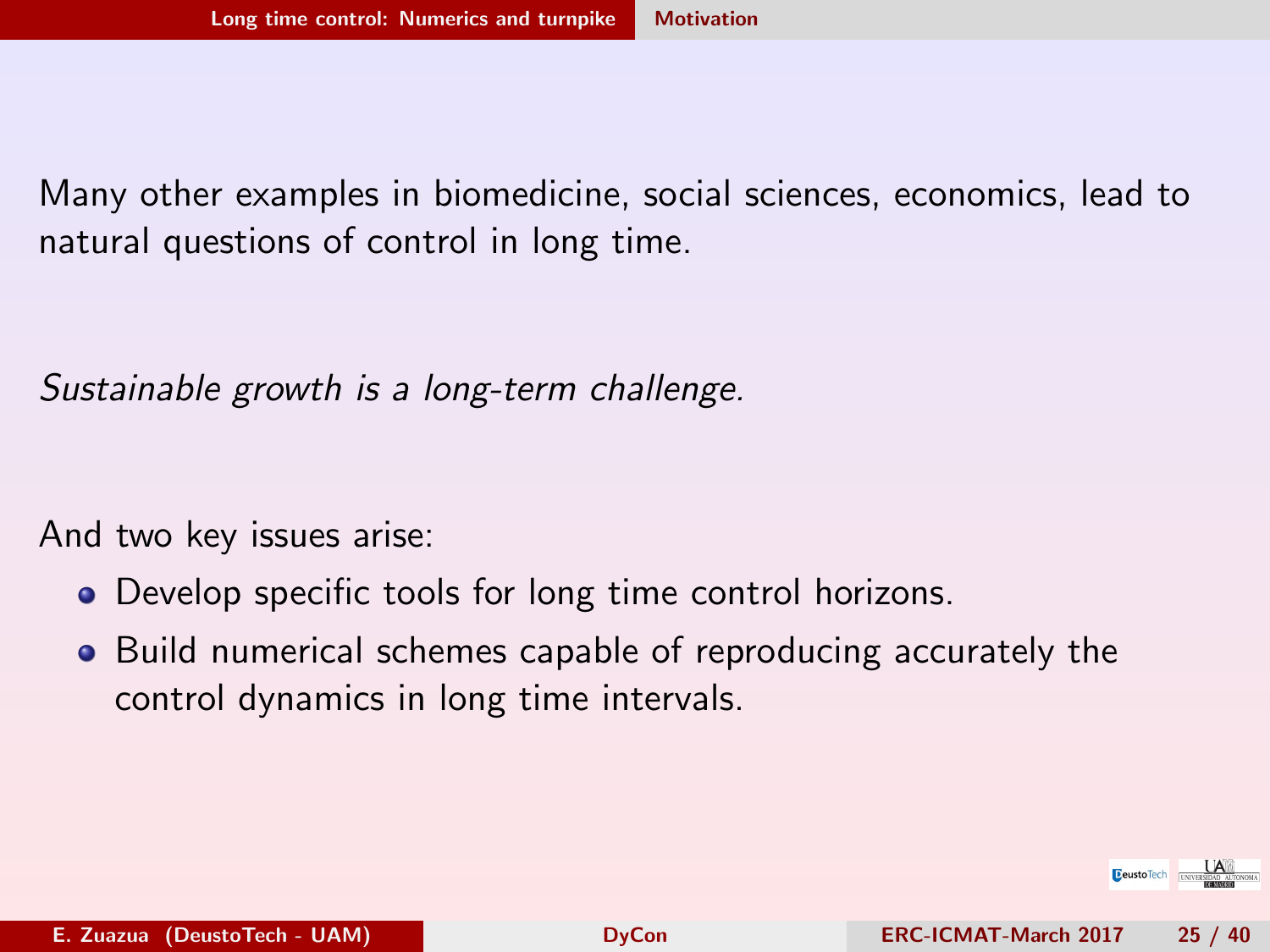<span id="page-25-0"></span>Geometric/Symplectic integration

#### Numerical integration of the pendulum  $(A.$  Marica)<sup>5</sup>

# [height=5cm]2DibujoEZ4025

<sup>5</sup>HAIRER, E., LUBICH, Ch., WANNER, G.. Geometric Numerical Integration. Structure-Preserving Algorithms for Ordinary Differential Equations. 2nd ed. Berlin : Springer, 2006, 644 p.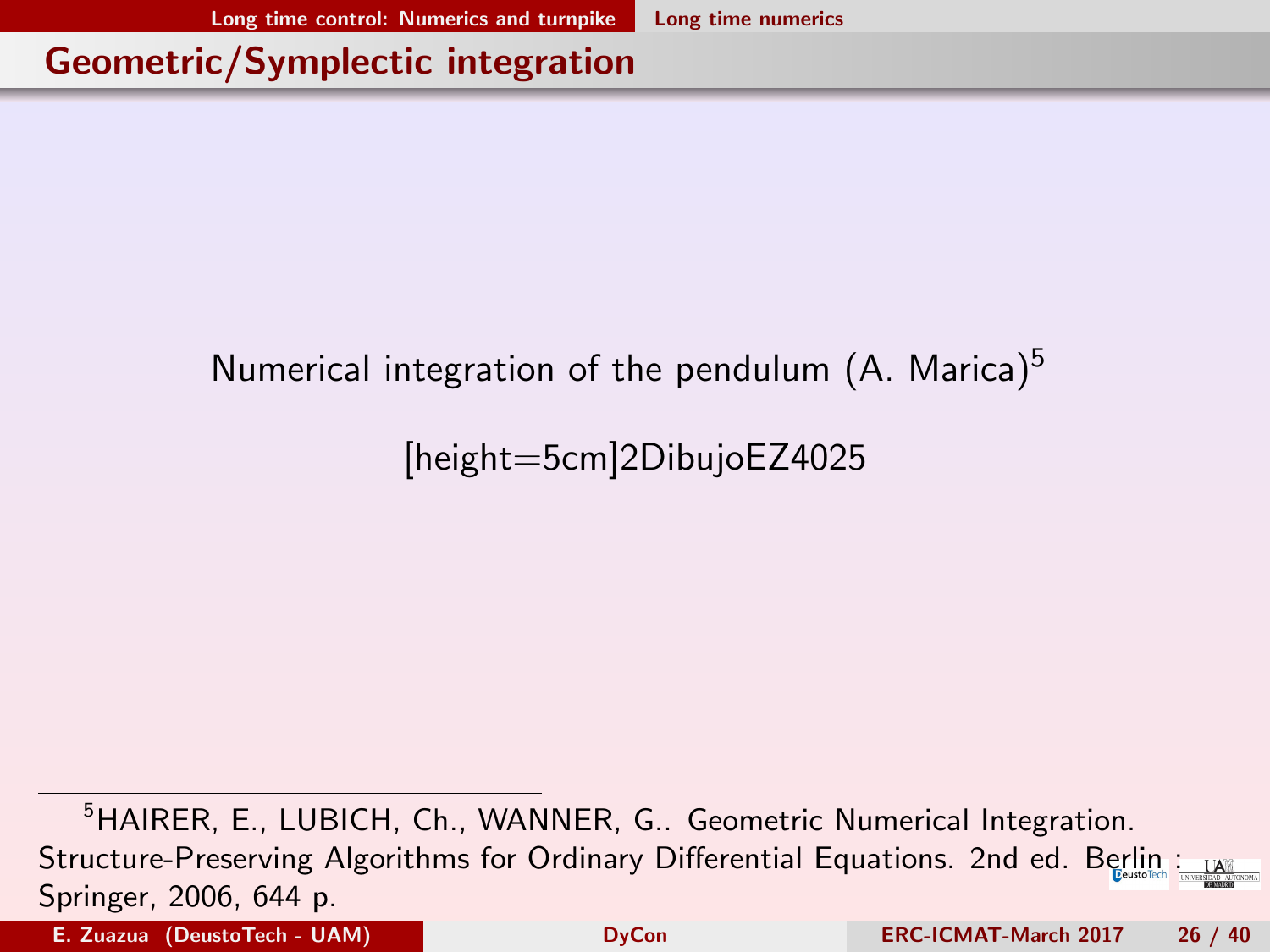<span id="page-26-0"></span>Joint work with L. Ignat & A. Pozo, Math of Computation, 2015

Consider the 1-D conservation law with or without viscosity:

$$
u_t + [u^2]_x = \varepsilon u_{xx}, \quad x \in \mathbb{R}, t > 0.
$$

 $\mathsf{Then}^6$  :

- If  $\varepsilon = 0$ ,  $u(\cdot, t) \sim N(\cdot, t)$  as  $t \to \infty$ ;
- If  $\varepsilon > 0$ ,  $u(\cdot, t) \sim u_M(\cdot, t)$  as  $t \to \infty$ ,

 $u_M$  is the constant sign self-similar solution of the viscous Burgers equation (defined by the mass M of  $u_0$ ), while N is the so-called hyperbolic N-wave.

 $6Y$ . J. Kim & A. E. Tzavaras, Diffusive N-Waves and Metastability in the Burgers LA Equation, SIAM J. Math. Anal. 33(3) (2001), 607–633.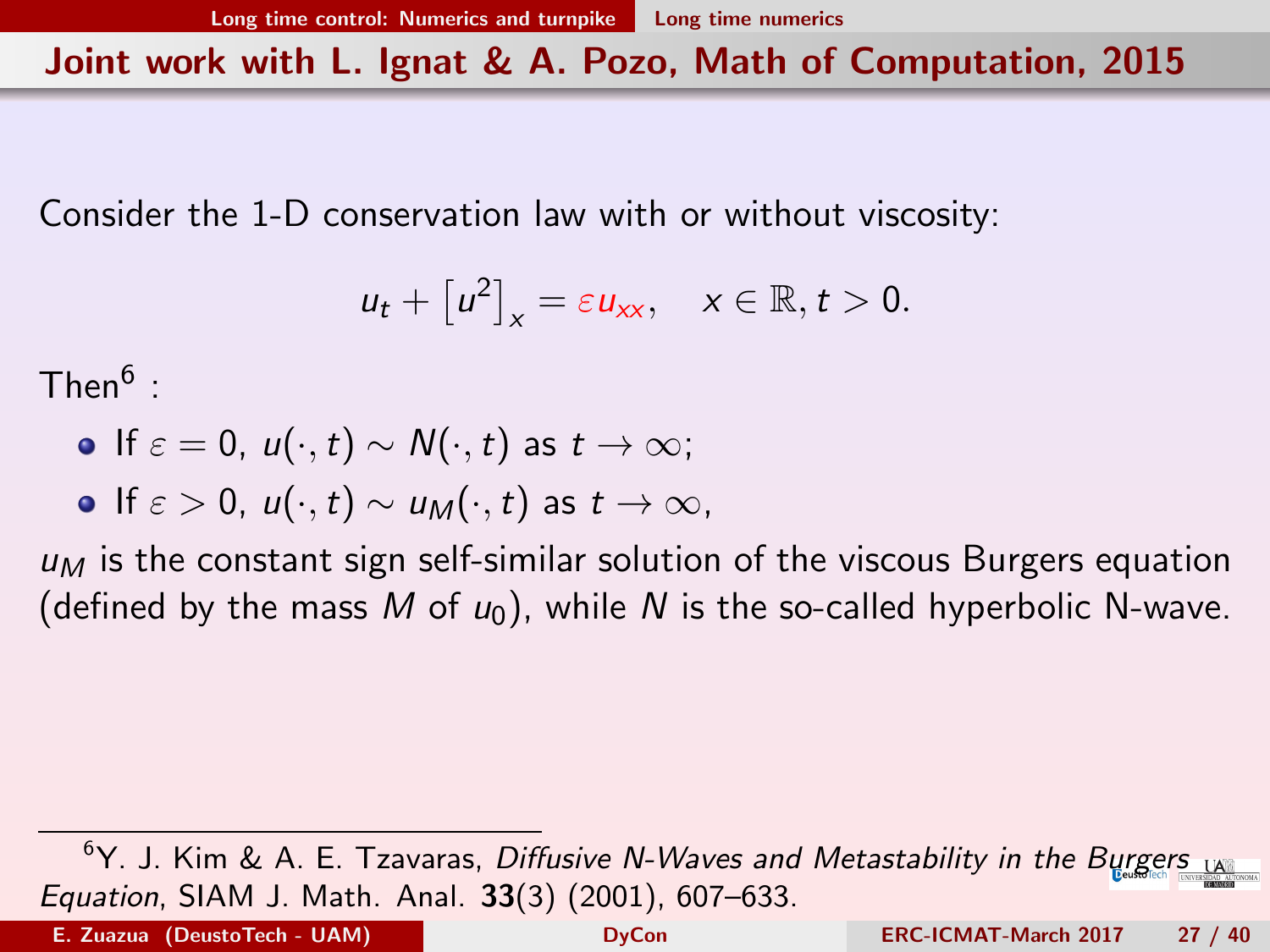[Long time control: Numerics and turnpike](#page-27-0) [Long time numerics](#page-27-0)

#### <span id="page-27-0"></span>Lack of commutativity

#### lim  $t\rightarrow\infty$ lim  $\varepsilon \rightarrow 0$  $\neq$  lim  $\varepsilon \rightarrow 0$ lim  $t\rightarrow\infty$

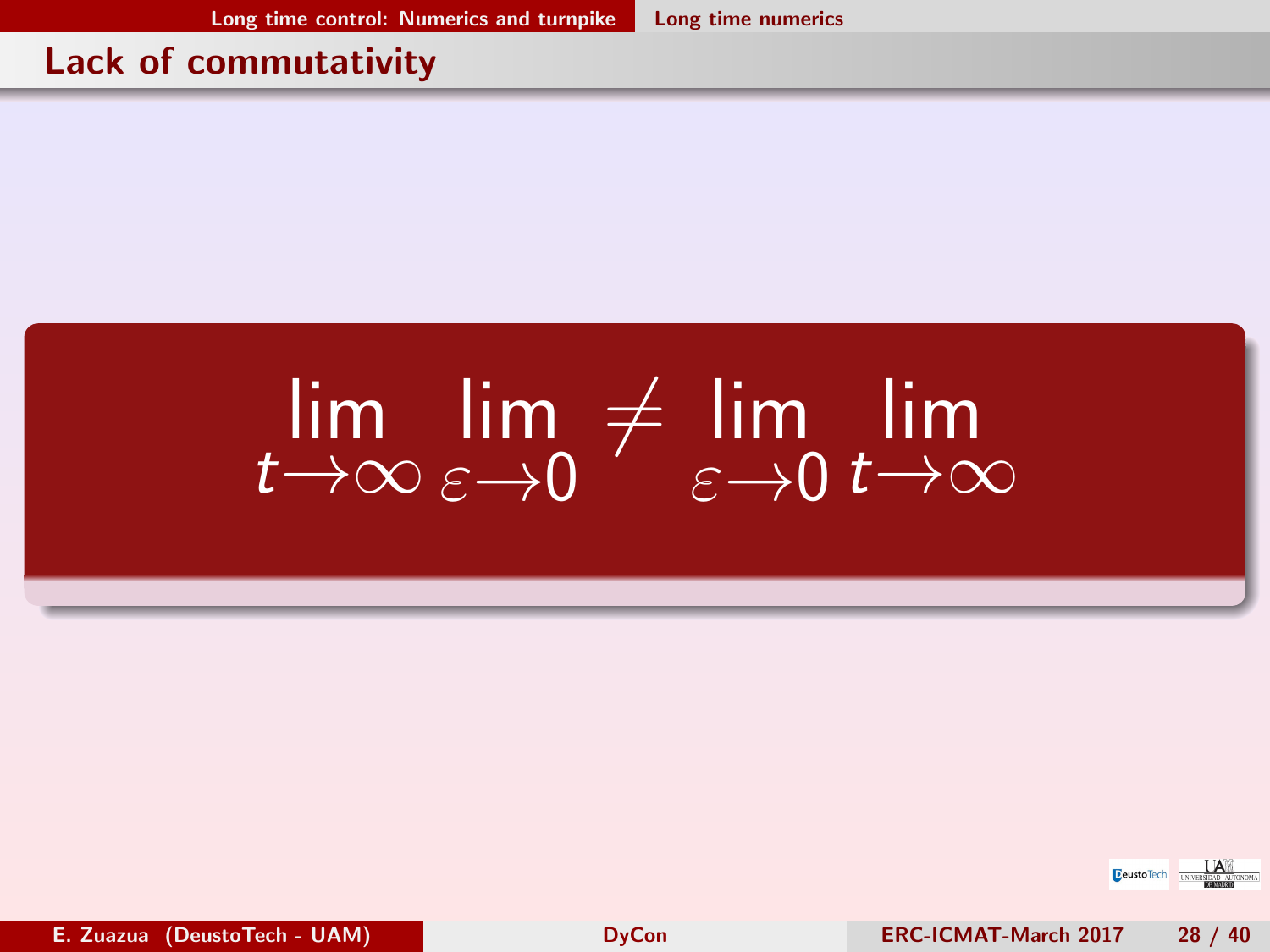#### <span id="page-28-0"></span>Conservative schemes

Let us consider now numerical approximation schemes for the inviscid problem  $(\varepsilon = 0)$ :

$$
\begin{cases}\n u_j^{n+1} = u_n^j - \frac{\Delta t}{\Delta x} \left( g_{j+1/2}^n - g_{j-1/2}^n \right), & j \in \mathbf{Z}, n > 0. \\
u_j^0 = \frac{1}{\Delta x} \int_{x_{j-1/2}}^{x_{j+1/2}} u_0(x) dx, & j \in \mathbf{Z}.\n\end{cases}
$$

The approximated solution  $u_0$  is given by

$$
u_{\Delta}(t,x)=u_j^n, \quad x_{j-1/2} < x < x_{j+1/2}, \ t_n \leq t < t_{n+1},
$$

where  $t_n=n\Delta t$  and  $x_{j+1/2}=(j+\frac{1}{2})$  $\frac{1}{2}$ ) $\Delta x$ .

Is the large tine dynamics of these discrete systems, a discrete version of the continuous one?

Deusto Tech **The Victoria Control**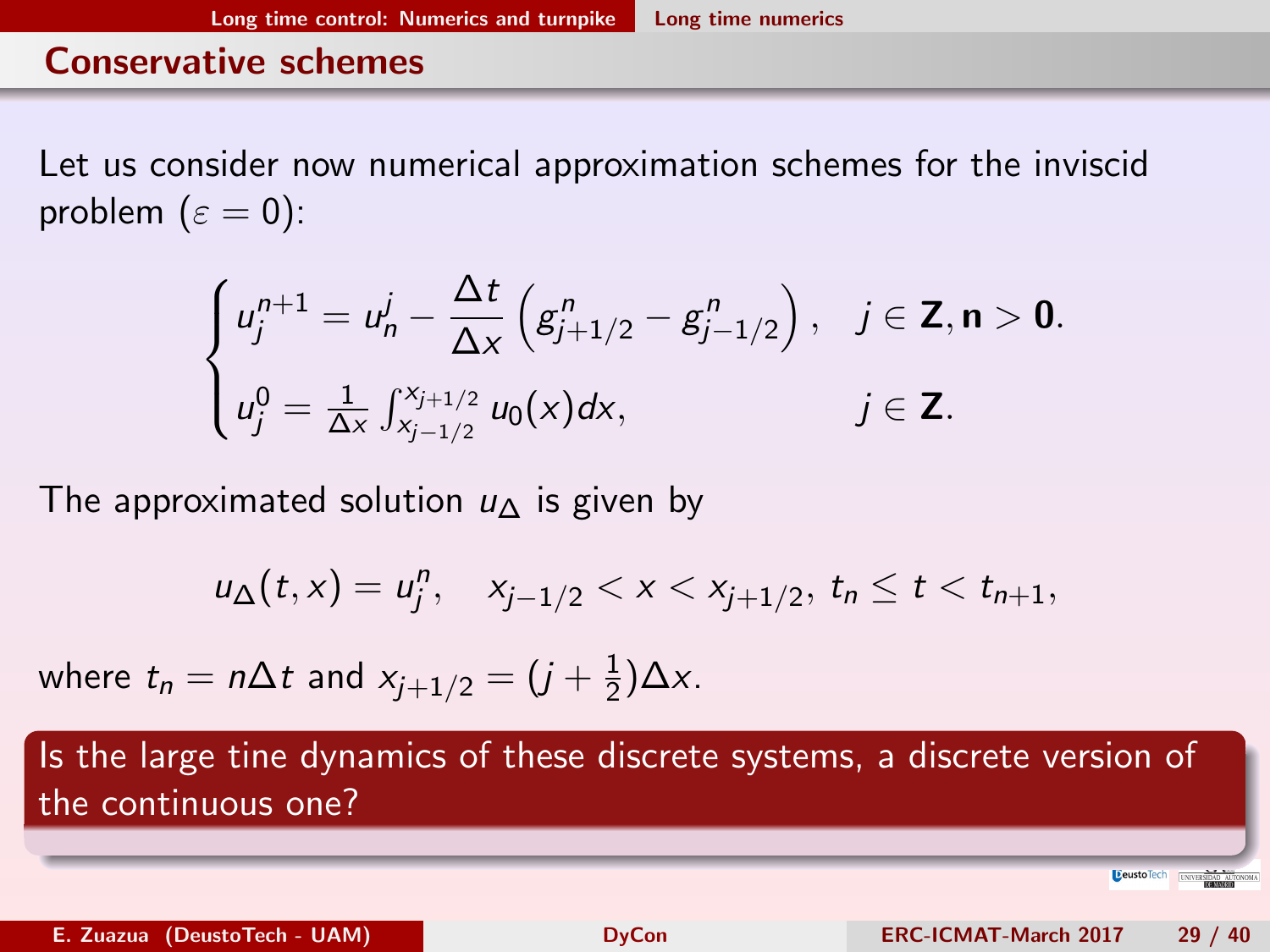# <span id="page-29-0"></span>3-point conservative schemes

**Q** Lax-Friedrichs

$$
g^{LF}(u,v)=\frac{u^2+v^2}{4}-\frac{\Delta x}{\Delta t}\left(\frac{v-u}{2}\right),
$$

<sup>2</sup> Engquist-Osher

$$
g^{EO}(u,v) = \frac{u(u+|u|)}{4} + \frac{v(v-|v|)}{4},
$$

**3** Godunov

$$
g^{G}(u,v) = \begin{cases} \min_{w \in [u,v]} \frac{w^2}{2}, & \text{if } u \leq v, \\ \max_{w \in [v,u]} \frac{w^2}{2}, & \text{if } v \leq u. \end{cases}
$$

**DeustoTech TINTER**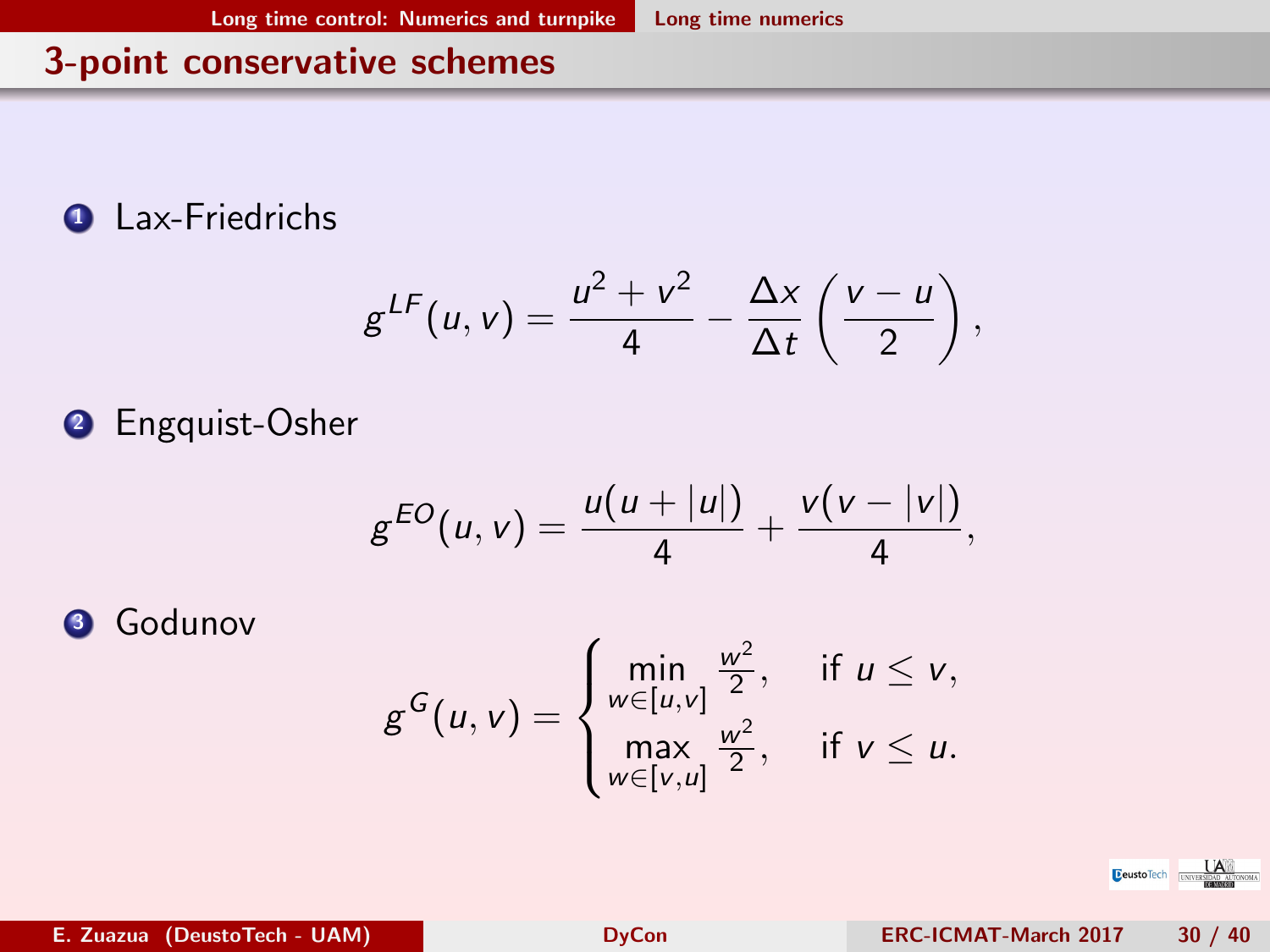#### <span id="page-30-0"></span>Asymptotic correctness as  $t \to \infty$ ?

- All these methods converge in the classical sense of numerical analysis.
- This refers to convergence in finite time intervals  $[0, T]$ !!!
- But do they behave correctly as  $t \to \infty$ ?
- Note that, computationally, roughly, you can choose  $\Delta x$  and  $\Delta t$ , but once you do this, you have to rely on what simulations give as  $t \to \infty$ .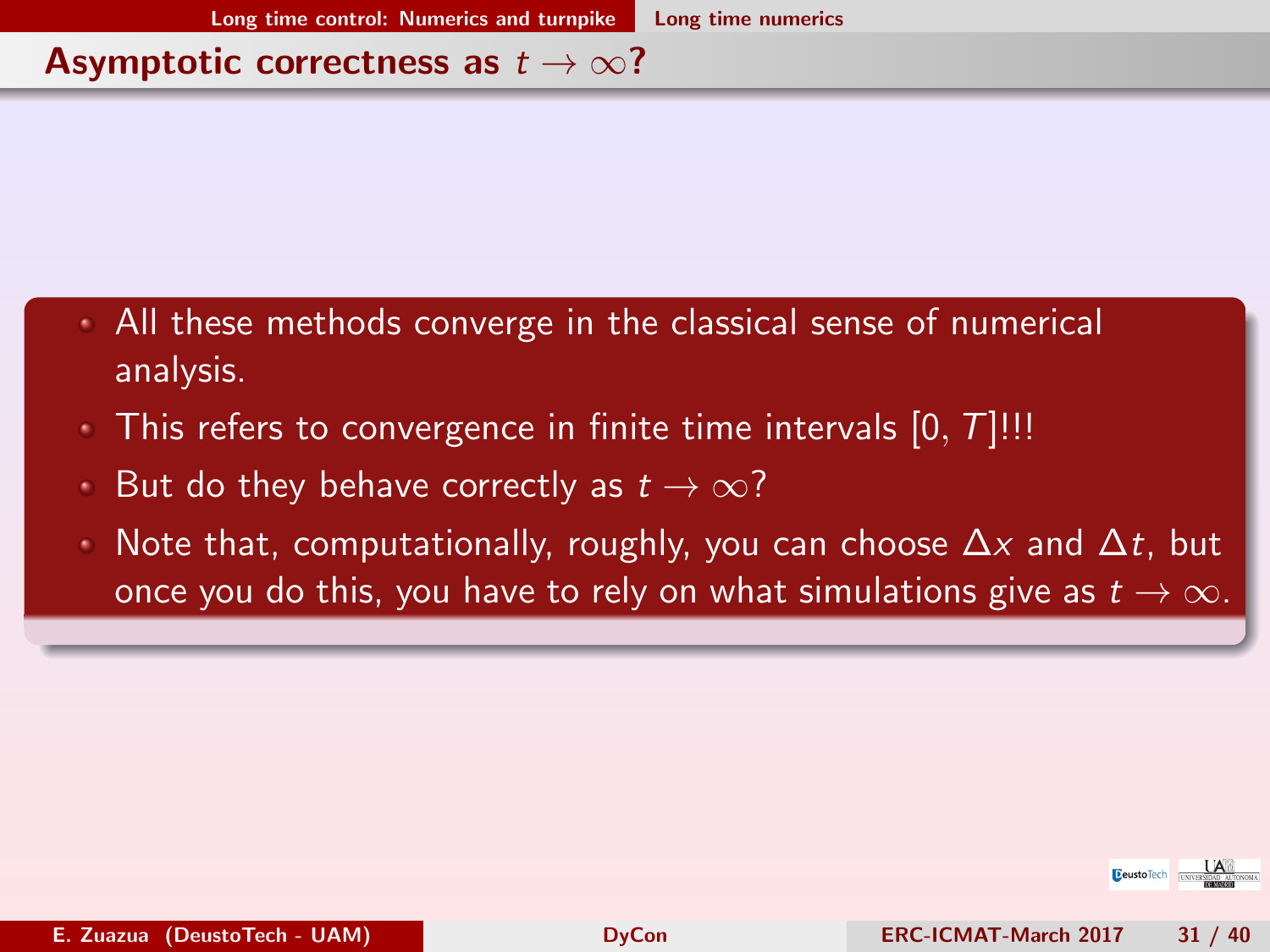#### <span id="page-31-0"></span>Numerical viscosity

We can rewrite three-point monotone schemes in the form

$$
\frac{u_j^{n+1}-u_j^n}{\Delta t}+\frac{(u_{j+1}^n)^2-(u_{j-1}^n)^2}{4\Delta x}=R(u_j^n,u_{j+1}^n)-R(u_{j-1}^n,u_j^n)
$$

where the numerical viscosity  $R$  can be defined in a unique manner as

$$
R(u,v) = \frac{Q(u,v)(v-u)}{2} = \frac{\lambda}{2} \left( \frac{u^2}{2} + \frac{v^2}{2} - 2g(u,v) \right).
$$

For instance:

$$
R^{LF}(u, v) = \frac{v - u}{2\Delta t},
$$
  
\n
$$
R^{EO}(u, v) = \frac{\lambda}{4}(v|v| - u|u|),
$$
  
\n
$$
R^{G}(u, v) = \begin{cases} \frac{\lambda}{4}sign(|u| - |v|)(v^{2} - u^{2}), & v \le 0 \le u, \\ \frac{\lambda}{4}(v|v| - u|u|), & \text{elsewhere.} \end{cases}
$$

E. Zuazua (DeustoTech - UAM) [DyCon](#page-0-0) ERC-ICMAT-March 2017 32 / 40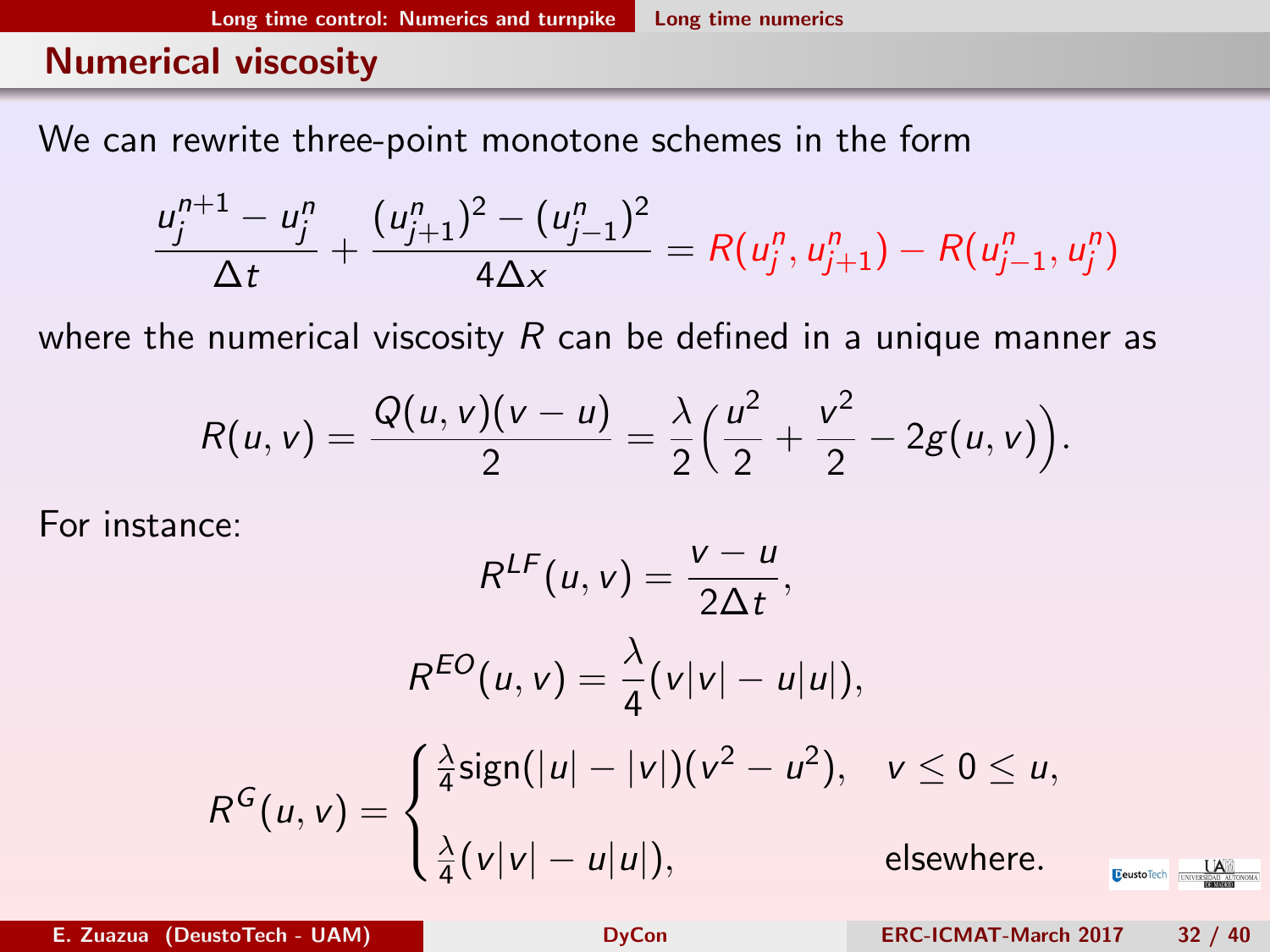#### <span id="page-32-0"></span>Theorem (L. Ignat, A. Pozo & E. Z.; Lax-Friedrichs scheme)

Consider  $u_0 \in L^1(\mathbf{R})$  and  $\Delta x$  and  $\Delta t$  such that  $\lambda$  $\left|u^n\right|_{\infty,\Delta} \leq 1,$ 

 $\lambda = \Delta t / \Delta x$ . Then, for any  $p \in [1, \infty)$ , the numerical solution  $u_{\Delta}$  given by the Lax-Friedrichs scheme satisfies

$$
\lim_{t\to\infty}t^{\frac{1}{2}(1-\frac{1}{p})}\Big|u_{\Delta}(t)-w(t)\Big|_{L^p(\mathbb{R})}=0,
$$

where the profile  $w=w_{\mathcal{M}_\Delta}$  is the unique solution of

$$
\begin{cases} w_t + \left(\frac{w^2}{2}\right)_x = \frac{(\Delta x)^2}{2\Delta t} w_{xx}, & x \in \mathbf{R}, t > 0, \\ w(0) = M_\Delta \delta_0, \end{cases}
$$

with  $M_{\Delta} = \int_{\mathbb{R}} u_{\Delta}^0$ .

**E**eustoTech **LAW**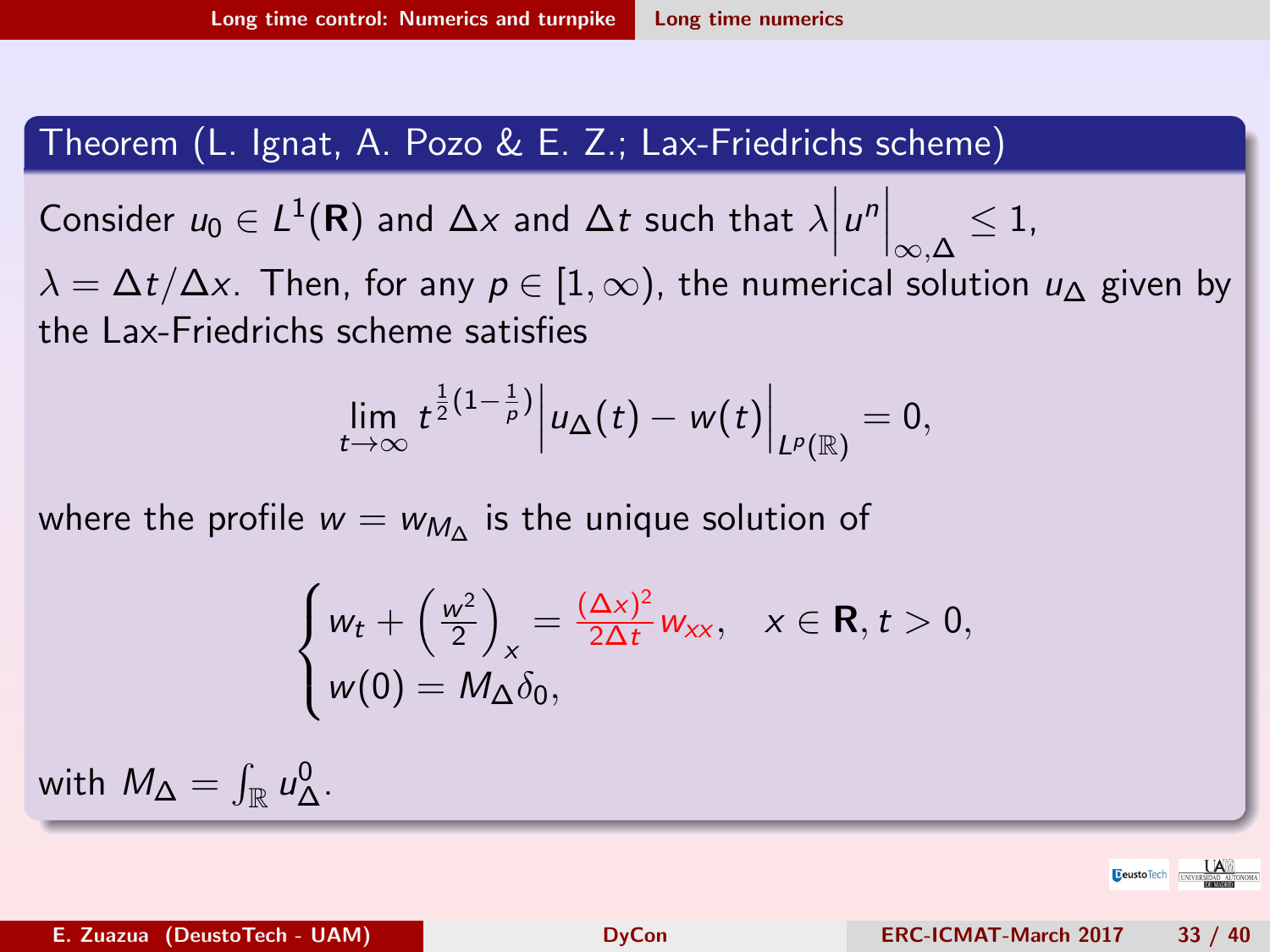# <span id="page-33-0"></span>Theorem (L. Ignat, A. Pozo & E. Z.; Engquist-Osher and Godunov schemes)

Consider  $u_0 \in L^1(\mathbf{R})$  and  $\Delta x$  and  $\Delta t$  such that  $\lambda$  $u^n\Big|_{\infty,\Delta}\leq 1,$  $\lambda = \Delta t / \Delta x$ . Then, for any  $p \in [1, \infty)$ , the numerical solutions  $u_{\Delta}$  given by Engquist-Osher and Godunov schemes satisfy the same asymptotic behavior but for the hyperbolic  $N-$  wave  $w=w_{\rho_\Delta,q_\Delta}$  unique solution of

$$
\begin{cases} w_t + \left(\frac{w^2}{2}\right)_x = 0, & x \in \mathbf{R}, t > 0, \\ w(0) = M_\Delta \delta_0, & \lim_{t \to 0} \int_0^x w(t, z) dz = \begin{cases} 0, & x < 0, \\ -p_\Delta, & x = 0, \\ q_\Delta - p_\Delta, & x > 0, \end{cases}
$$

with 
$$
M_{\Delta} = \int_{\mathbb{R}} u_{\Delta}^{0}
$$
 and  
\n $p_{\Delta} = -\min_{x \in \mathbb{R}} \int_{-\infty}^{x} u_{\Delta}^{0}(z) dz$  and  $q_{\Delta} = \max_{x \in \mathbb{R}} \int_{x}^{\infty} u_{\Delta}^{0}(z) dz$ .

**E**eustoTech **IM**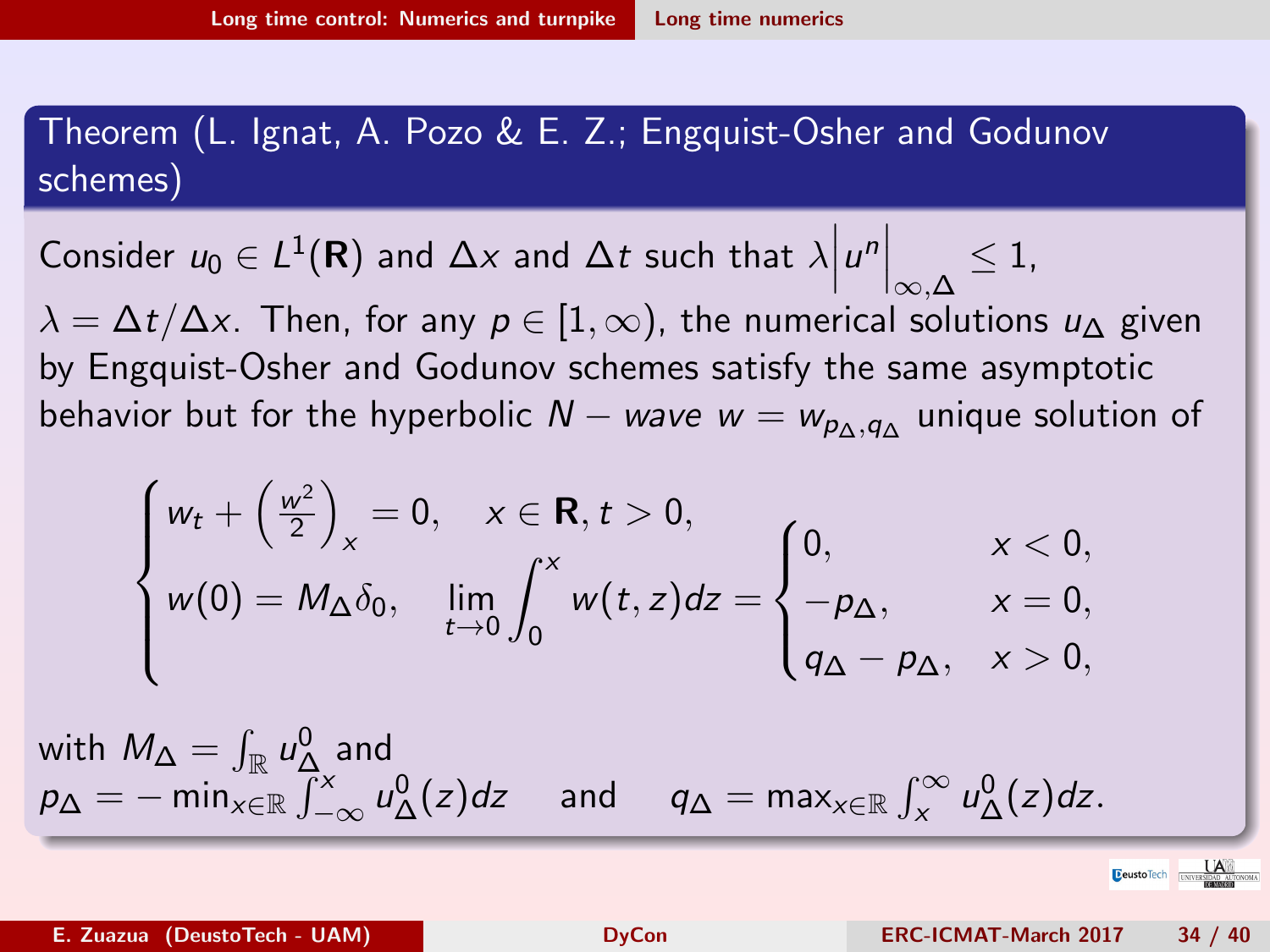[Long time control: Numerics and turnpike](#page-34-0) [Long time numerics](#page-34-0)

#### <span id="page-34-0"></span>Why?

For the Lax-Friedrichs scheme diffusion is linear, it is invariant with respect to time:

$$
-\frac{(\Delta x)^2}{2\Delta t}w_{xx}
$$

as  $t \to \infty$ .

• But, for the Engquist-Osher and Godunov schemes the viscosity is non-linear of the order, roughly, of  $-(u^2)_{\mathsf{xx}}$ . Taking into account that we have the uniform a priori bound

$$
|u(x,t)|\leq Ct^{-1/2}
$$

they amount of viscosity  $\rightarrow$  0 as  $t \rightarrow \infty$ .

Nonlinear numerical viscosity is better. It self-adapts to solutions' behaviour.

# Need of choosing the right numerical scheme to reproduce the right dynamics.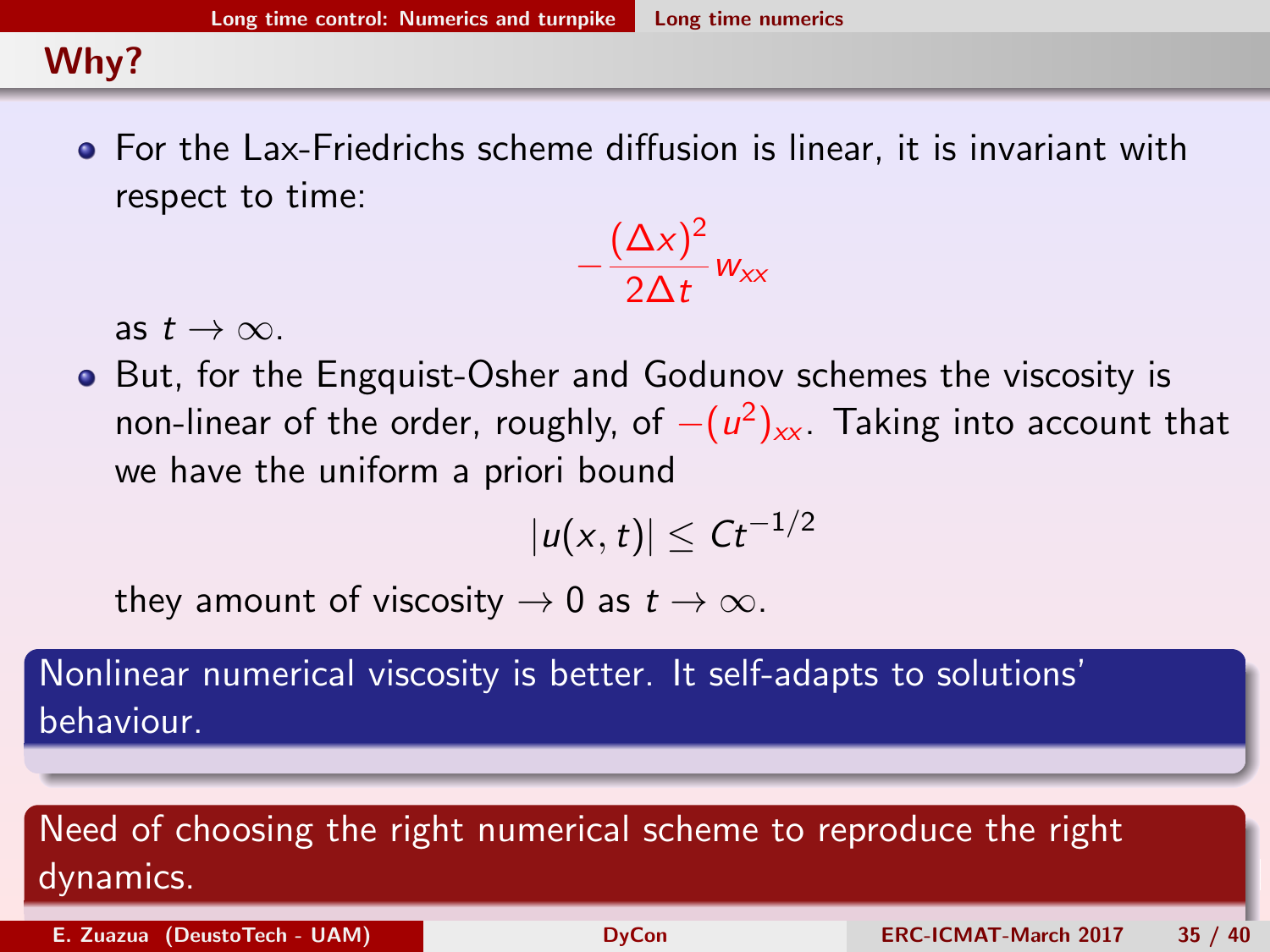[Long time control: Numerics and turnpike](#page-35-0) [Long time numerics](#page-35-0)

#### <span id="page-35-0"></span>Example: Forward dynamics

# [height=6cm]2nwave025

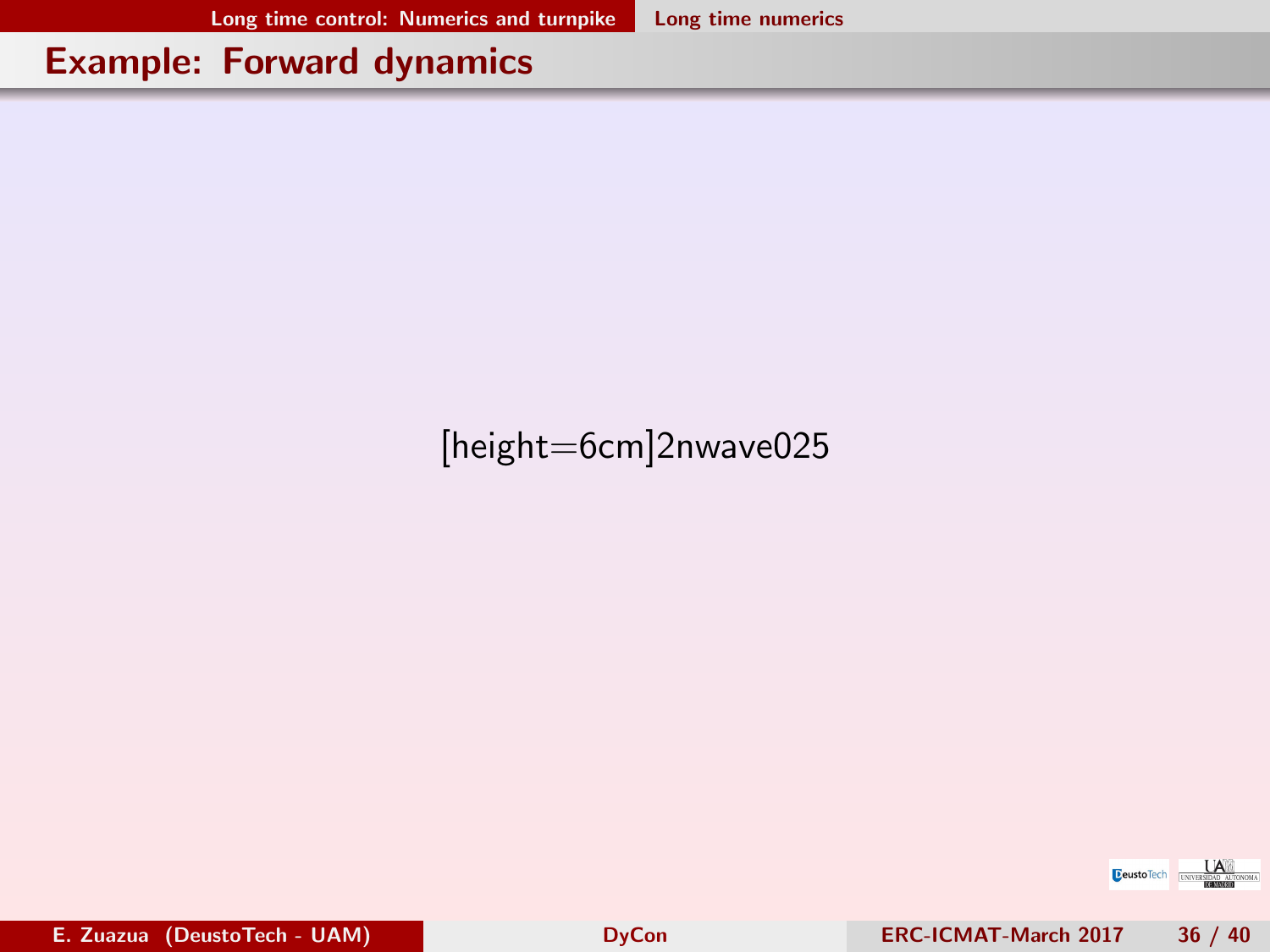# <span id="page-36-0"></span>Example: Inverse design by means of EO scheme and gradient descent (A. Pozo)

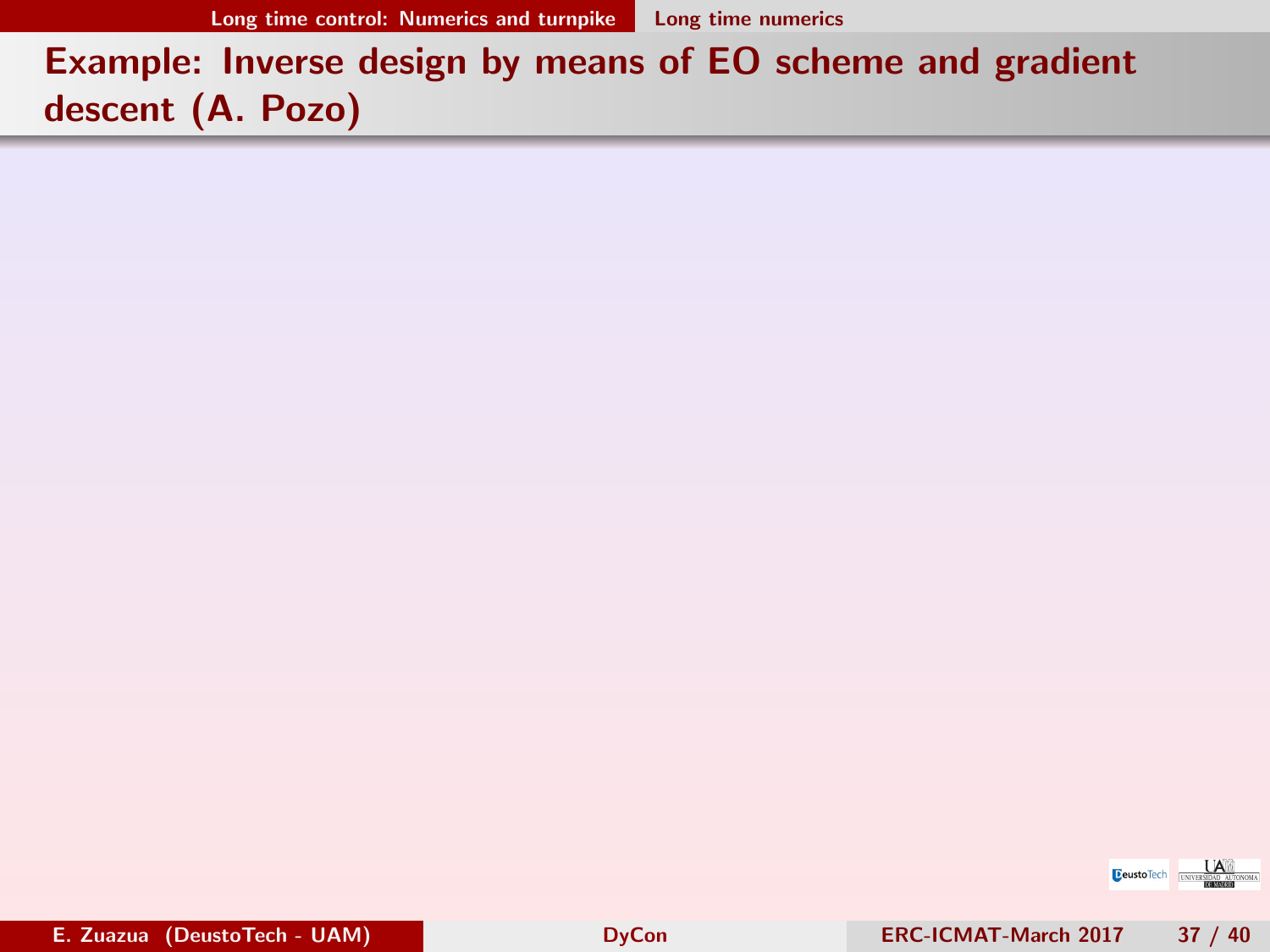### <span id="page-37-0"></span>Example: Inverse design in frontogenesis (M. Morales)

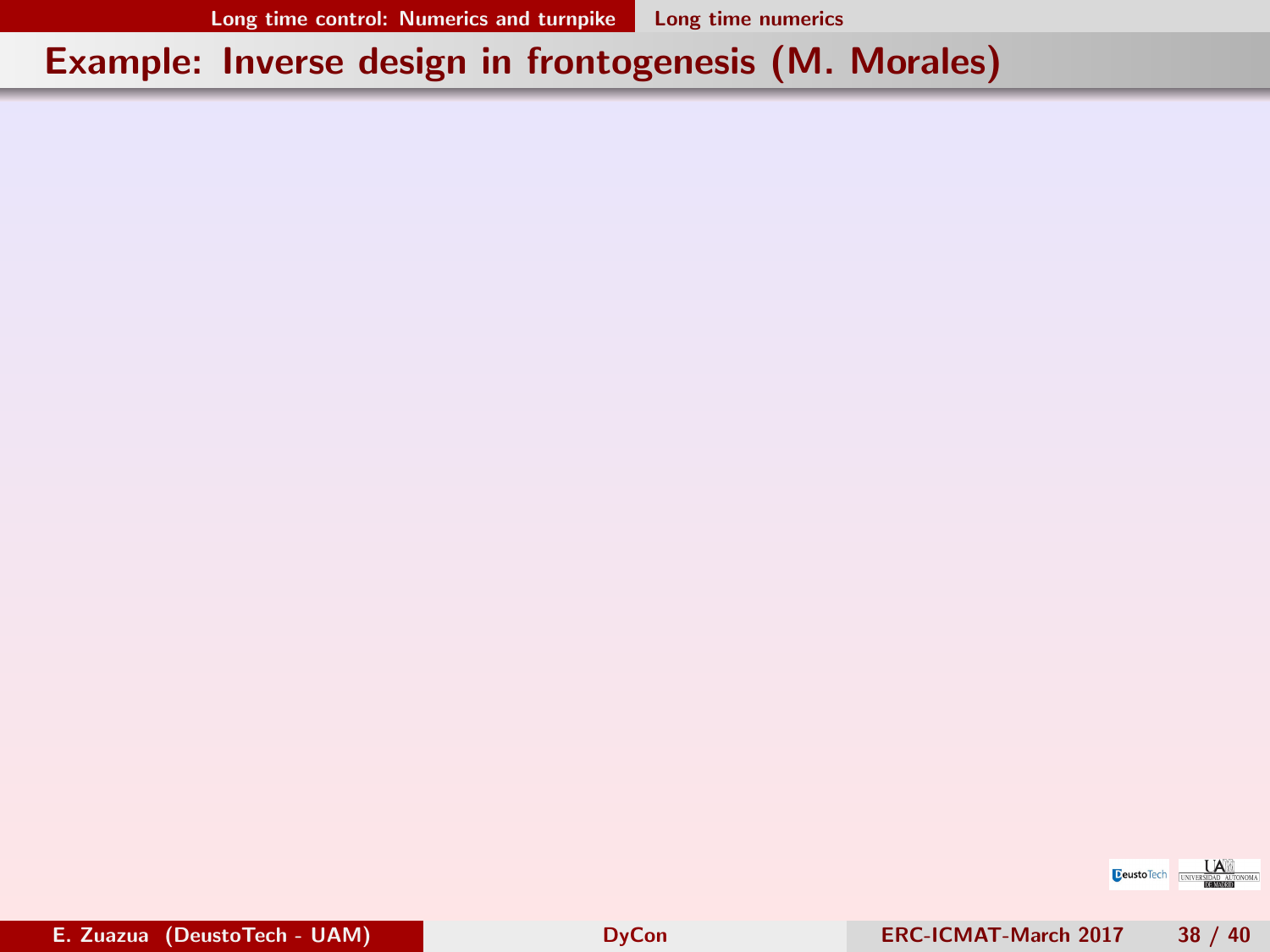- <span id="page-38-0"></span>**1** Numerical schemes that are asymptotically wrong tend to yield incorrect solutions to control problems.
- **2** This happens in long time intervals but also in finite time horizons: increasing the number of iterations of a gradient descent method top gain accuracy amounts to run the state equation many times, thus reproducing the long time behaviour.
- **3** Asymptotic correctness is also the key to reproduce the relevant property of turnpike for control problems in long-time horizons.

**DeustoTech INVER**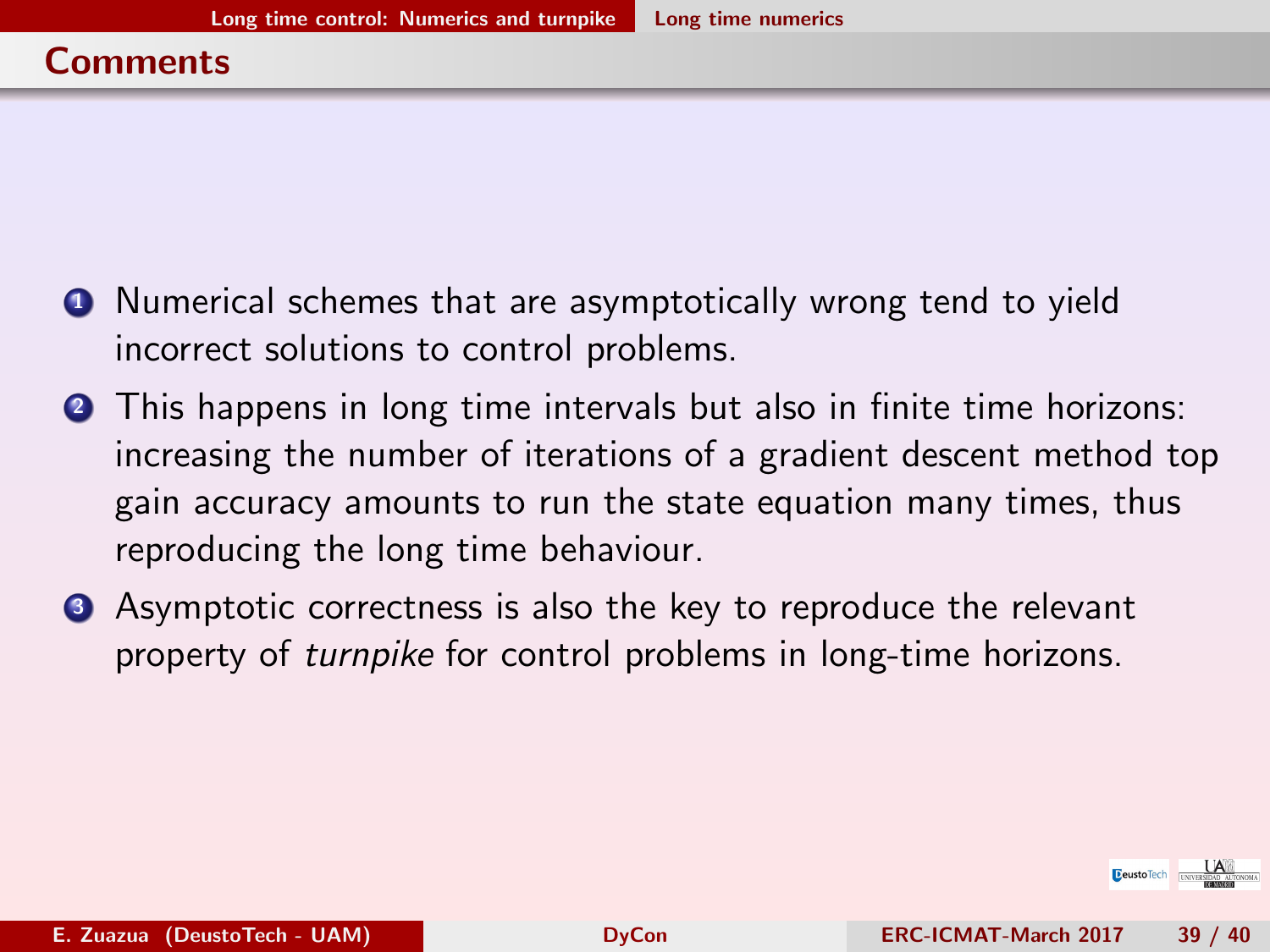#### <span id="page-39-0"></span>Table of Contents

[The project](#page-1-0)

[Parameter depending control problems](#page-13-0)

- 3 [Control of collective dynamics: "guidance-repulsion" paradigm](#page-16-0) **• [Motivation](#page-17-0)** 
	- **•** [Effective computational control](#page-18-0)
	- **•** [The model](#page-19-0)
- [Long time control: Numerics and turnpike](#page-22-0) **• [Motivation](#page-23-0)** 
	- [Long time numerics](#page-25-0)

# **[Conclusions](#page-38-0)**

**DeustoTech TINVE**